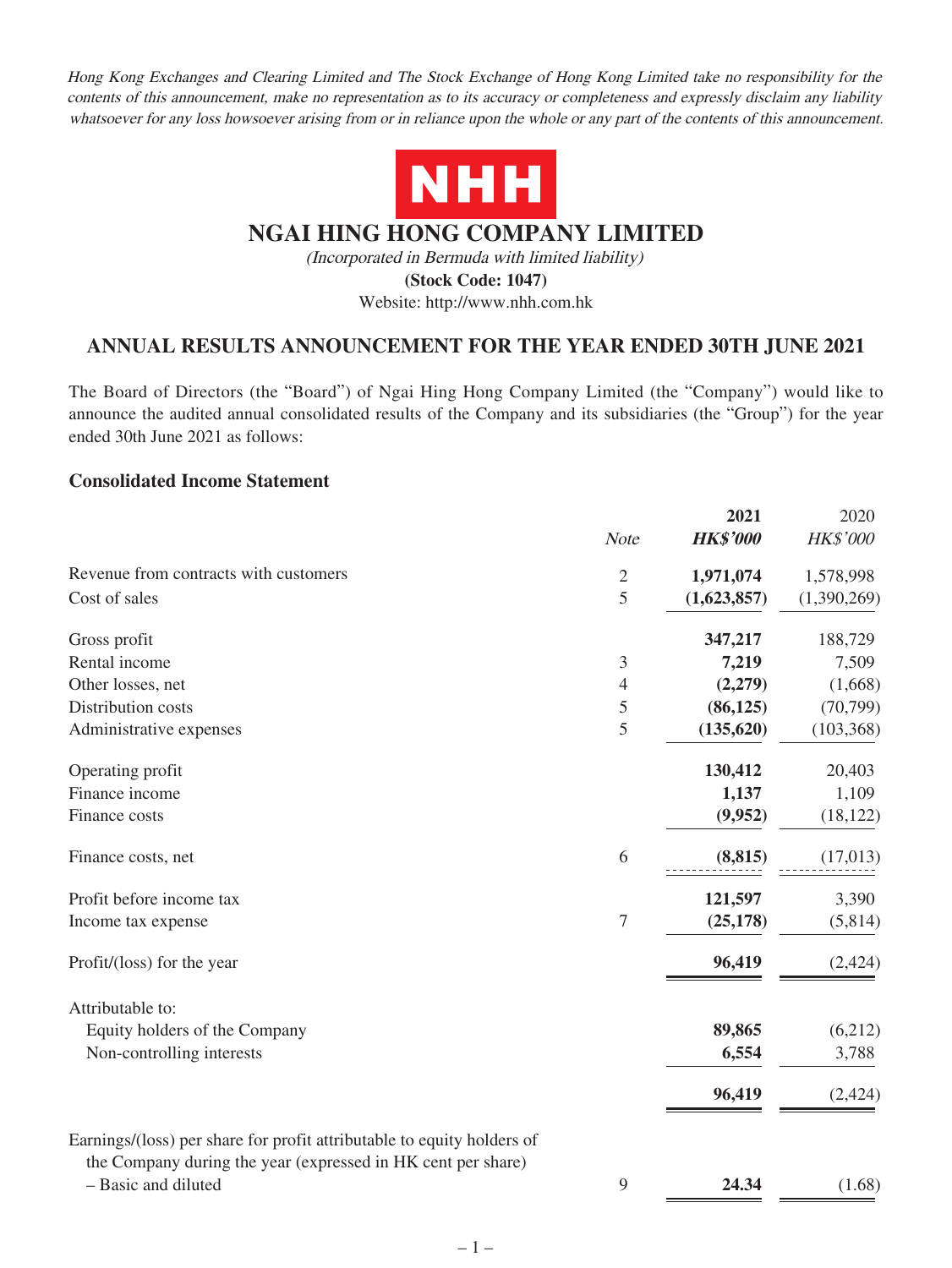# **Consolidated Statement of Comprehensive Income**

|                                                                      | 2021            | 2020            |
|----------------------------------------------------------------------|-----------------|-----------------|
|                                                                      | <b>HK\$'000</b> | <b>HK\$'000</b> |
| Profit/(loss) for the year                                           | 96,419          | (2,424)         |
| Other comprehensive income/(loss):                                   |                 |                 |
| Item that will not be reclassified subsequently to income statement: |                 |                 |
| Fair value gain of financial asset at fair value                     |                 |                 |
| through other comprehensive income ("FVOCI")                         | 363             | 186             |
| Item that may be reclassified subsequently to income statement:      |                 |                 |
| Currency translation differences                                     | 41,242          | (17,625)        |
| Other comprehensive income/(loss) for the year                       | 41,605          | (17, 439)       |
| Total comprehensive income/(loss) for the year                       | 138,024         | (19, 863)       |
| Total comprehensive income/(loss) attributable to:                   |                 |                 |
| - Equity holders of the Company                                      | 130,479         | (23, 397)       |
| - Non-controlling interests                                          | 7,545           | 3,534           |
|                                                                      | 138,024         | (19, 863)       |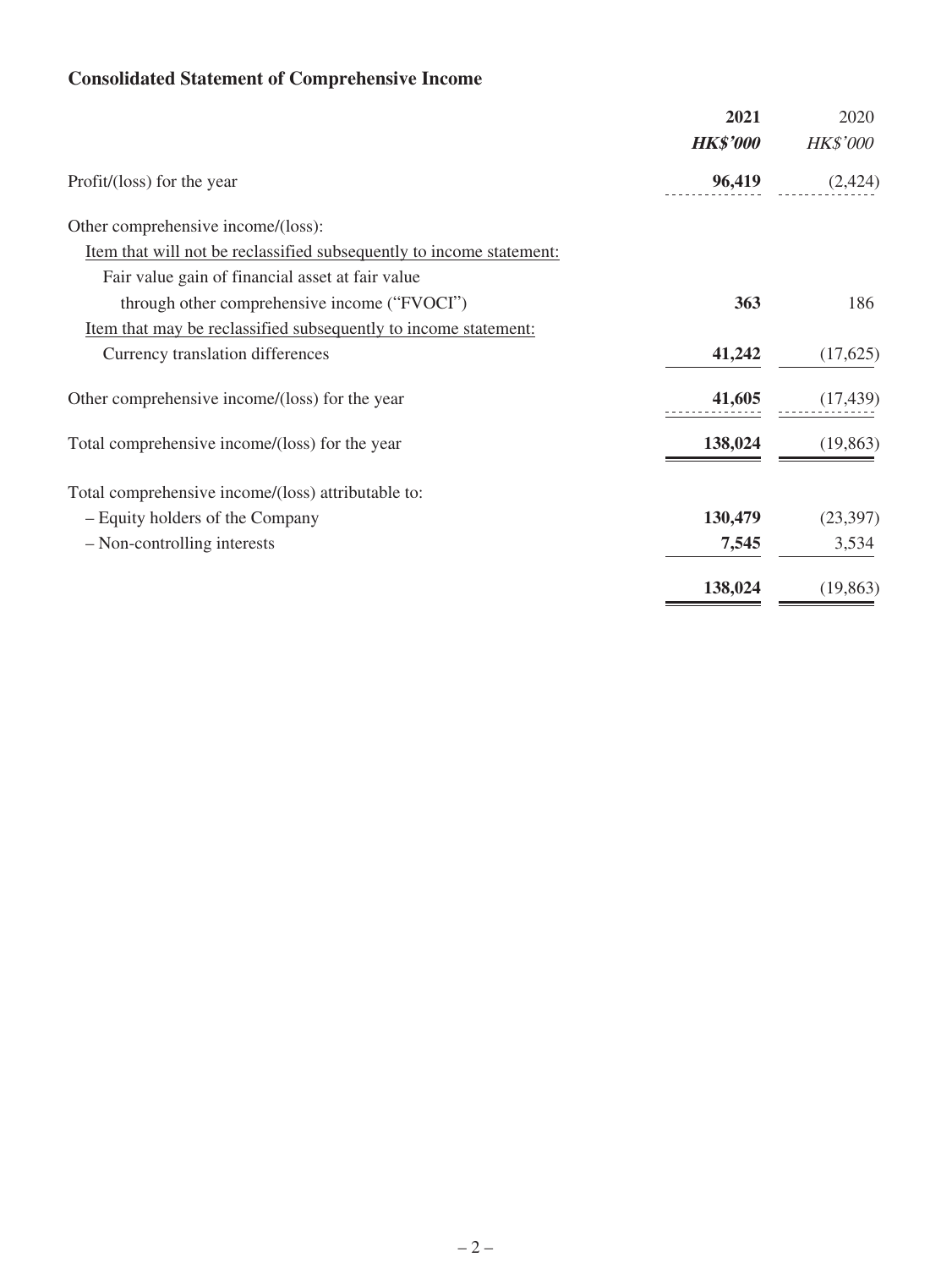# **Consolidated Balance Sheet**

|                                             |             | 2021            | 2020     |
|---------------------------------------------|-------------|-----------------|----------|
|                                             | <b>Note</b> | <b>HK\$'000</b> | HK\$'000 |
| <b>ASSETS</b>                               |             |                 |          |
| <b>Non-current assets</b>                   |             |                 |          |
| Property, plant and equipment               |             | 113,126         | 105,307  |
| Right-of-use assets                         |             | 27,107          | 25,167   |
| Investment properties                       |             | 155,013         | 155,292  |
| Intangible assets                           |             |                 |          |
| Financial asset at fair value through       |             |                 |          |
| other comprehensive income                  |             | 2,226           | 1,863    |
| Deferred income tax assets                  |             | 8,132           | 13,841   |
| Deposits and prepayments for property,      |             |                 |          |
| plant and equipment and renovation costs    |             | 3,458           | 7,951    |
|                                             |             | 309,062         | 309,421  |
| <b>Current assets</b>                       |             |                 |          |
| Inventories                                 |             | 238,324         | 292,804  |
| Trade and bills receivables                 | 10          | 276,823         | 195,245  |
| Other receivables, prepayments and deposits |             | 32,240          | 36,005   |
| Income tax recoverable                      |             | 784             | 372      |
| Restricted bank deposits                    |             | 38,344          | 34,898   |
| Cash and cash equivalents                   |             | 206,579         | 126,094  |
|                                             |             | 793,094         | 685,418  |
| <b>Total assets</b>                         |             | 1,102,156       | 994,839  |
| <b>EQUITY</b>                               |             |                 |          |
| Capital and reserves attributable to        |             |                 |          |
| the Company's equity holders                |             |                 |          |
| Share capital                               |             | 36,920          | 36,920   |
| Share premium                               |             | 62,466          | 62,466   |
| Other reserves                              |             | 60,731          | 20,117   |
| Retained earnings                           |             | 428,300         | 345,819  |
|                                             |             | 588,417         | 465,322  |
| <b>Non-controlling interests</b>            |             | 31,727          | 25,199   |
| <b>Total equity</b>                         |             | 620,144         | 490,521  |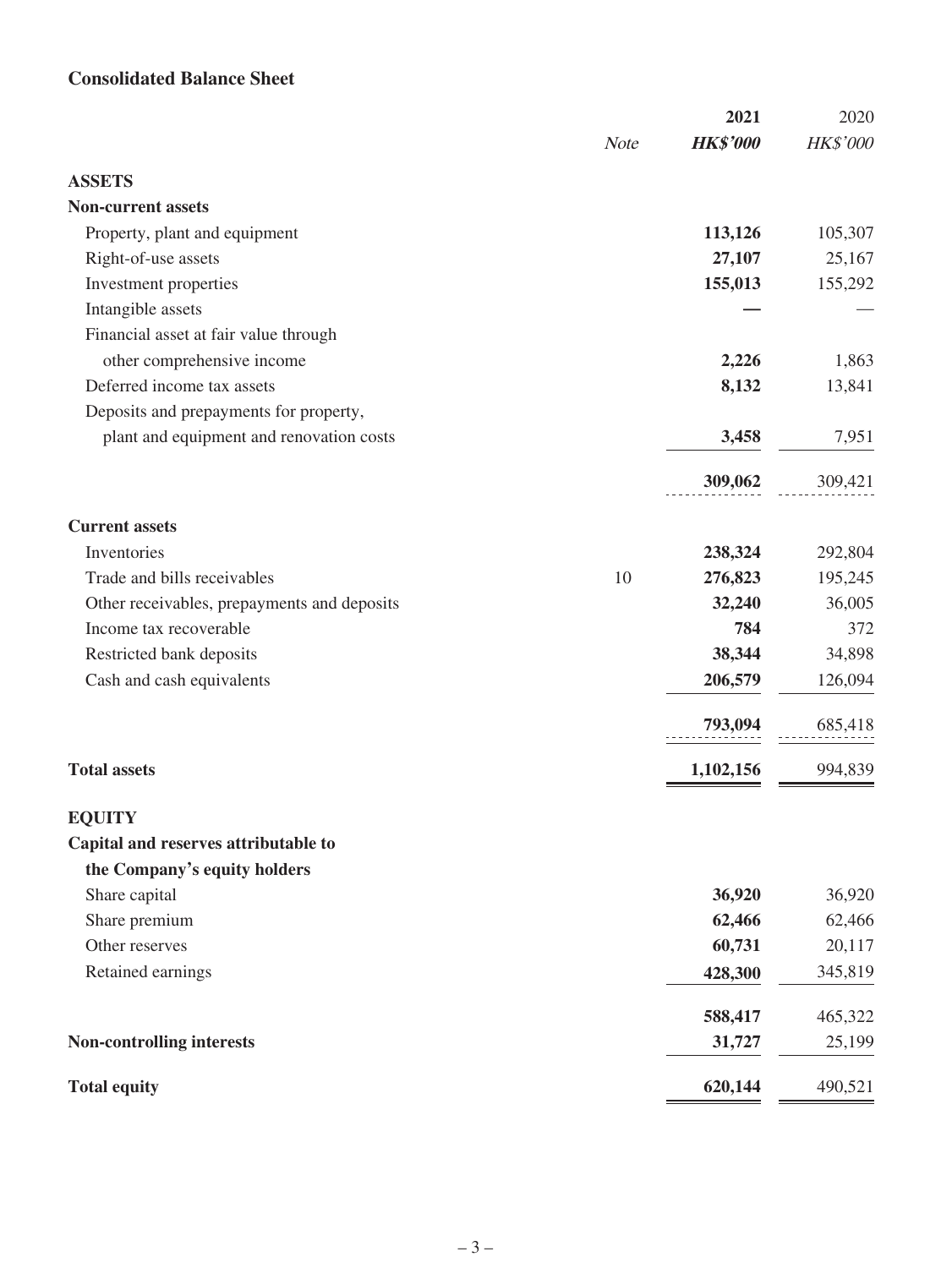|                                                |             | 2021            | 2020            |
|------------------------------------------------|-------------|-----------------|-----------------|
|                                                | <b>Note</b> | <b>HK\$'000</b> | <b>HK\$'000</b> |
| <b>LIABILITIES</b>                             |             |                 |                 |
| <b>Non-current liabilities</b>                 |             |                 |                 |
| Deferred income tax liabilities                |             | 4,496           | 6,559           |
| Lease liabilities                              |             | 4,014           | 3,216           |
| Provision for reinstatement costs              |             | 23              | 884             |
|                                                |             | 8,533           | 10,659          |
| <b>Current liabilities</b>                     |             |                 |                 |
| Trade and bills payables                       | 11          | 78,252          | 87,257          |
| Other payables, deposits received and accruals |             | 57,655          | 27,656          |
| Lease liabilities                              |             | 4,784           | 3,803           |
| <b>Bank borrowings</b>                         |             | 319,708         | 365,377         |
| Derivative financial instruments               |             | 23              | 1,246           |
| Income tax payable                             |             | 13,057          | 8,320           |
|                                                |             | 473,479         | 493,659         |
| <b>Total liabilities</b>                       |             | 482,012         | 504,318         |
| <b>Total equity and liabilities</b>            |             | 1,102,156       | 994,839         |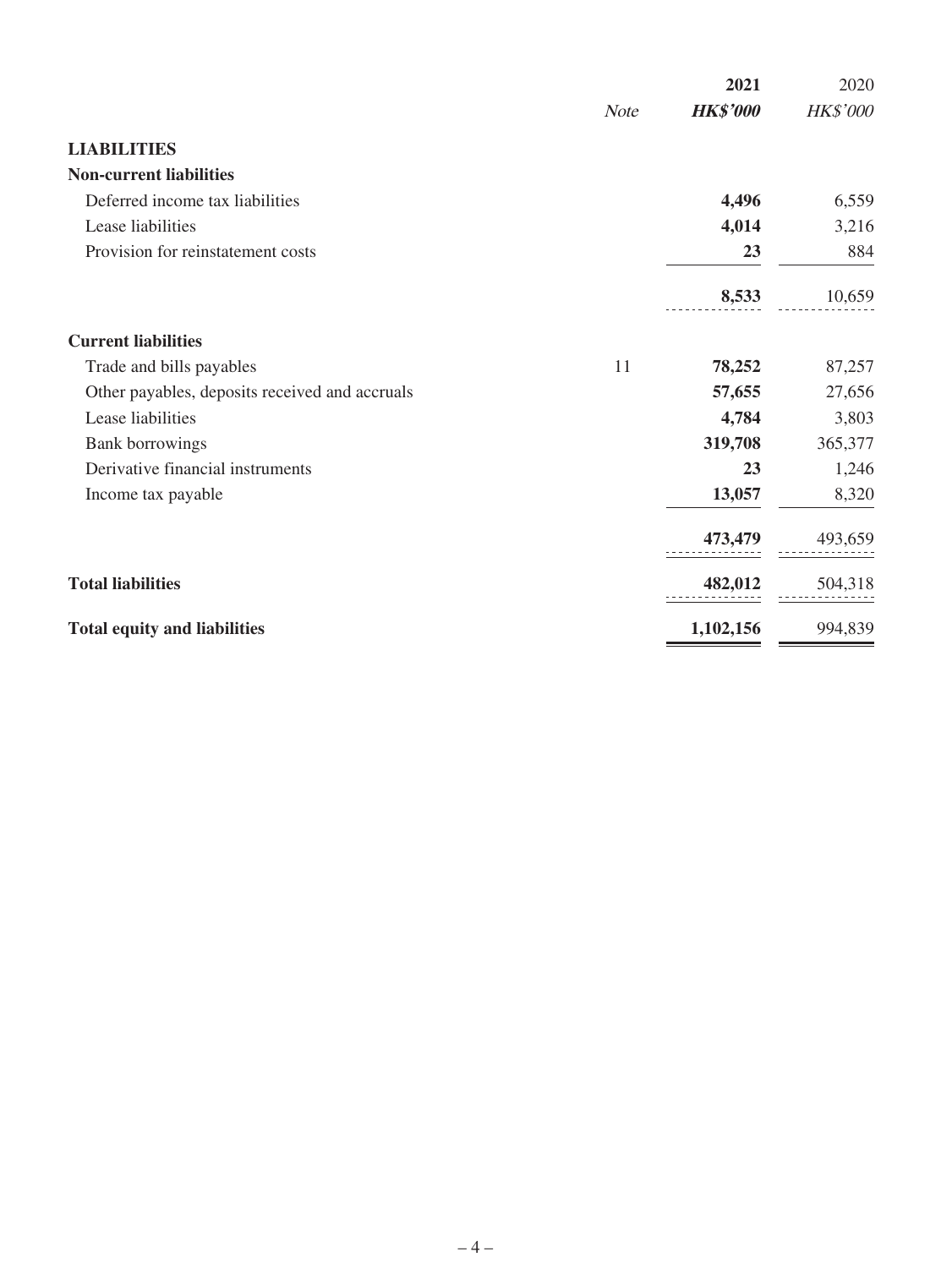Notes:

#### **1**. **Basis of preparation**

The consolidated financial statements of the Group have been prepared in accordance with all applicable Hong Kong Financial Reporting Standards ("HKFRSs") issues by the Hong Kong Institute of Certified Public Accountants ("HKICPA") and requirements of the Hong Kong Companies Ordinance (Cap. 622). The consolidated financial statements have been prepared under the historical cost convention, as modified by the revaluation of investment properties, financial asset at fair value through other comprehensive income and financial liabilities (including derivative instruments) at fair value through profit or loss, which are carried at fair value.

#### (a) Effect of adopting new standards, amendments to standards and interpretation

The Group has applied the following new standards and amendments to standards for the first time for the annual period beginning on 1st July 2020:

| Amendments to Hong Kong Accounting<br>Standard ("HKAS") 1 and HKAS 8 | Definition of Material                               |
|----------------------------------------------------------------------|------------------------------------------------------|
| Amendments to HKFRS 3                                                | Definition of a Business                             |
| Amendments to HKFRS 9.<br>HKAS 39 and HKFRS 7                        | Hedge Accounting                                     |
| Amendments to HKFRS 16                                               | COVID-19 Related Rent Concession                     |
| Conceptual Framework for<br>Financial Reporting 2018                 | Revised Conceptual Framework for Financial Reporting |

The adoption of the above new standards and amendments to standards did not have any impact on the amounts recognised in prior periods and are not expected to significantly affect the current or future periods.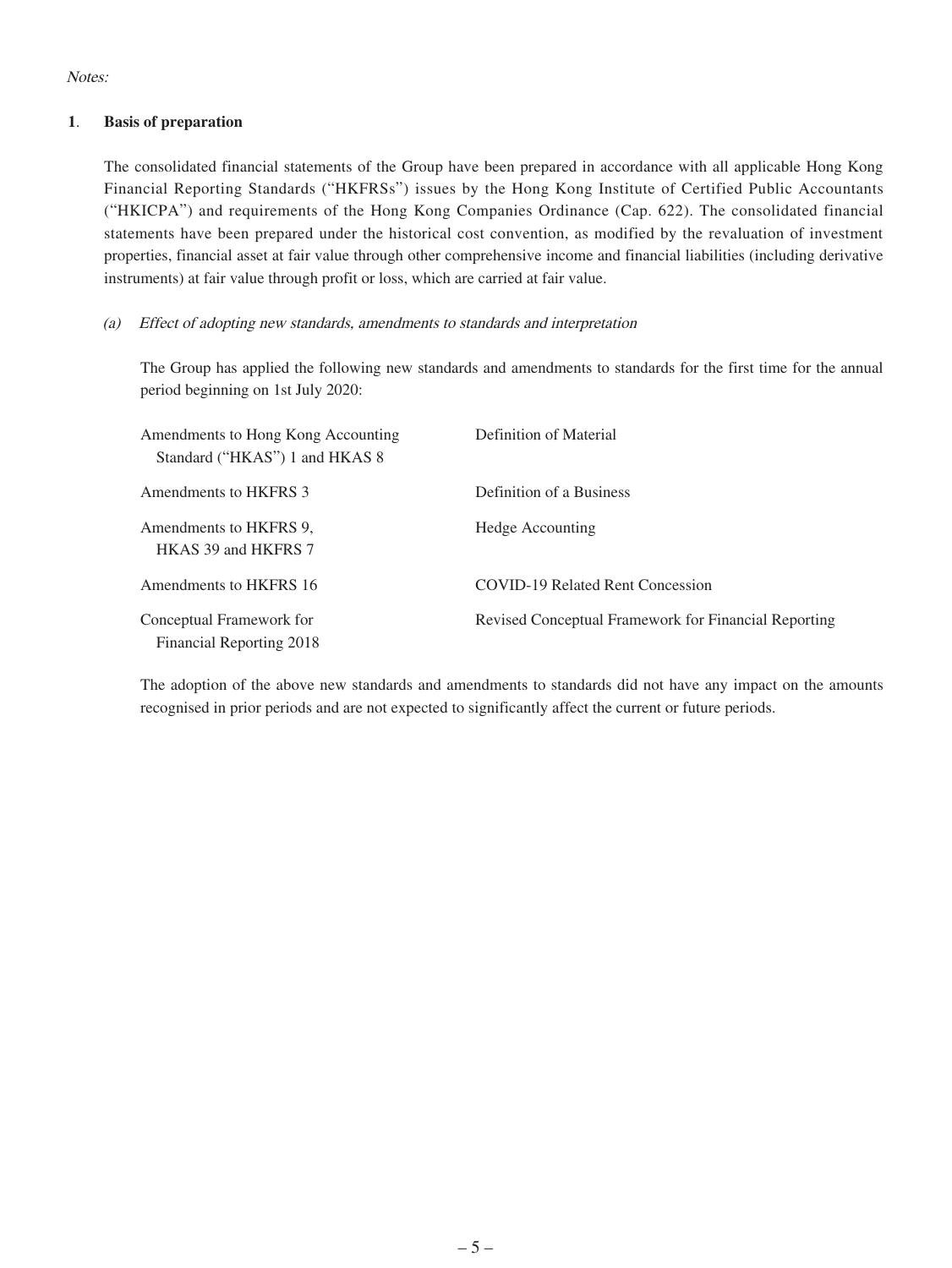(b) The following new standards and amendments to standards have been issued but are not effective for the annual period beginning 1st July 2020 and have not been early adopted:

| Interest Rate Benchmark Reform - Phase 2 <sup>1</sup>                                                                                              |
|----------------------------------------------------------------------------------------------------------------------------------------------------|
| COVID-19 Related Rent Concessions beyond 30th June 2021 <sup>2</sup>                                                                               |
| Reference to the Conceptual Framework <sup>3</sup>                                                                                                 |
| Amendments to HKFRS 1, HKFRS 9, HKFRS 16 and<br>HKAS $413$                                                                                         |
| Property, Plant and Equipment — Proceeds before<br>Intended Use <sup>3</sup>                                                                       |
| Onerous Contracts — Cost of Fulfilling a Contract <sup>3</sup>                                                                                     |
| Merger Accounting for Common Control Combinations <sup>3</sup>                                                                                     |
| Disclosure of Accounting Policies <sup>4</sup>                                                                                                     |
| Insurance Contracts <sup>4</sup>                                                                                                                   |
| Classification of Liabilities as Current or Non-current <sup>4</sup>                                                                               |
| Definition of Accounting Estimates <sup>4</sup>                                                                                                    |
| Deferred Tax Related to Assets and Liabilities Aising<br>from a Single Transaction <sup>4</sup>                                                    |
| Presentation of Financial Statements - Classification<br>by the Borrower of a Term Loan that<br>Contains a Repayment on Demand Clause <sup>4</sup> |
| Sales or Contribution of Assets between an Investor and<br>its Associate or Joint Venture <sup>5</sup>                                             |
|                                                                                                                                                    |

(1) Effective for annual periods beginning on or after 1st January 2021

(2) Effective for annual periods beginning on or after 1st April 2021

(3) Effective for annual periods beginning on or after 1st January 2022

(4) Effective for annual periods beginning on or after 1st January 2023

(5) To be determined

The Group has completed an assessment of the impact of the new standards and amendments to standards on its results of operations and financial position. However, none of the above new standards and amendments to standards is expected to have a significant effect on the financial statements.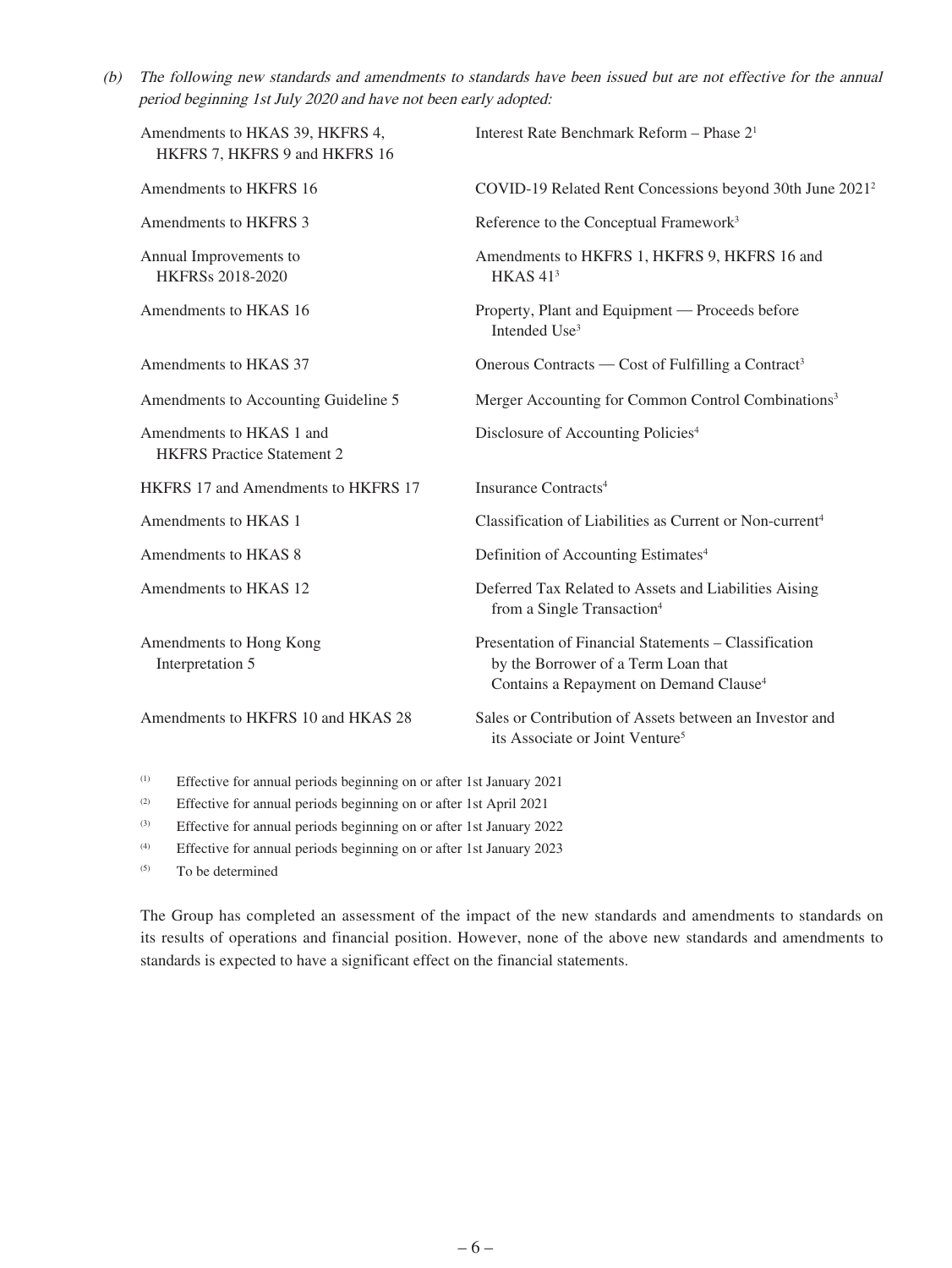#### **2**. **Revenue from contracts with customers and segment information**

|                                       | 2021            | 2020            |
|---------------------------------------|-----------------|-----------------|
|                                       | <b>HK\$'000</b> | <b>HK\$'000</b> |
| Revenue from contracts with customers |                 |                 |
| Sales of goods                        | 1,971,074       | 1,578,998       |

The Group derived revenue from the sales of goods at a point in time.

Liabilities related to contract with customers

The Group has recognised the following liabilities related to contracts with customers:

|                                                               | 2021            | 2020            |
|---------------------------------------------------------------|-----------------|-----------------|
|                                                               | <b>HK\$'000</b> | <b>HK\$'000</b> |
| Contract liabilities, included in other payables and accruals | 8.355           | 3.880           |

The following table shows how much of the revenue recognised in the current reporting period relates to carried-forward contract liabilities.

|                                                                  | 2021            | 2020            |
|------------------------------------------------------------------|-----------------|-----------------|
|                                                                  | <b>HK\$'000</b> | <b>HK\$'000</b> |
| Revenue recognised that was included                             |                 |                 |
| in the contract liabilities balance at the beginning of the year | 3.880           | 4.053           |

There are no unsatisfied nor partially unsatisfied performance obligation that has an original expected duration of one year or more.

The Group is principally engaged in the manufacturing and trading of plastic materials, pigments, colorants, compounded plastic resins and engineering plastic products.

The chief operating decision-maker ("CODM") has been identified as the Executive Directors of the Company. Management has determined the operating segments based on the reports reviewed by the CODM that are used to assess performance and allocate resources. The CODM considers the business from the operations nature and the type of products perspective, including the trading of plastic materials ("Trading"), manufacturing and sale of colorants, pigments and compounded plastic resins ("Colorants"), manufacturing and sale of engineering plastic products ("Engineering plastics") and other corporate and business activities ("Others").

Each of the Group's operating segments represents a strategic business unit that is managed by different business unit leaders. Inter-segment transactions are entered into under the normal commercial terms and conditions that would also be available to unrelated third parties. Information provided to the CODM is measured in a manner consistent with that in the consolidated financial statements.

The CODM assesses the performance of the operating segments based on a measure of revenue and operating profit including corporate expenses, which is in a manner consistent with that of the consolidated financial statements.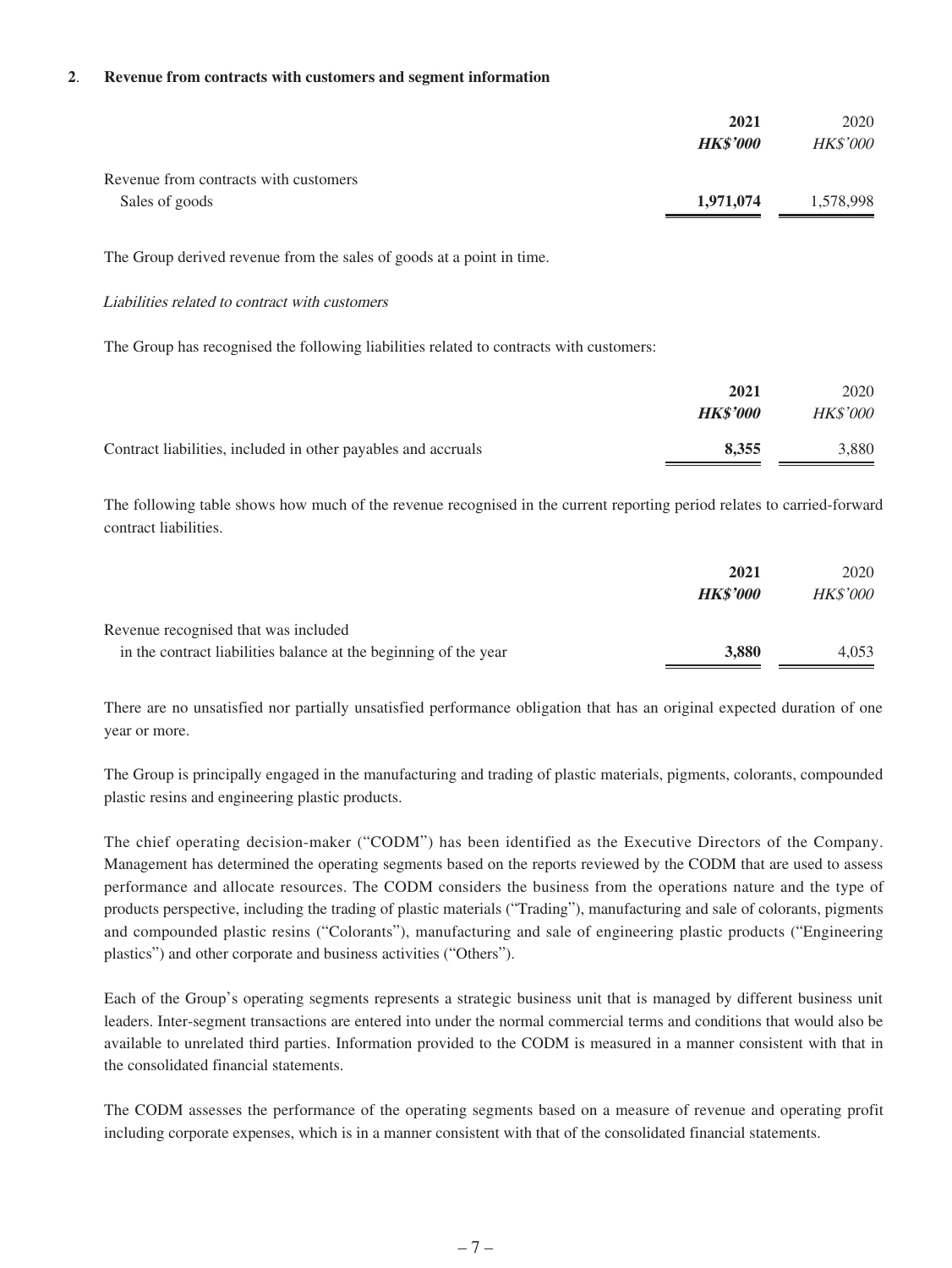The segment information provided to the CODM for the reportable segments for the year ended 30th June 2021 is as follows:

|                                      | <b>Engineering</b> |                  |                 |                 |                 |
|--------------------------------------|--------------------|------------------|-----------------|-----------------|-----------------|
|                                      | <b>Trading</b>     | <b>Colorants</b> | plastics        | <b>Others</b>   | Group           |
|                                      | <b>HK\$'000</b>    | <b>HK\$'000</b>  | <b>HK\$'000</b> | <b>HK\$'000</b> | <b>HK\$'000</b> |
| Turnover                             |                    |                  |                 |                 |                 |
| - Gross revenue                      | 1,402,379          | 376,556          | 263,048         |                 | 2,041,983       |
| - Inter-segment revenue              | (68, 964)          | (1,820)          | (125)           |                 | (70, 909)       |
| Revenue from external customers      | 1,333,415          | 374,736          | 262,923         |                 | 1,971,074       |
| Operating profit/(loss)              | 61,250             | 30,102           | 39,578          | (518)           | 130,412         |
| Finance income                       | 178                | 804              | 155             |                 | 1,137           |
| Finance costs                        | (7, 944)           | (1, 187)         | (821)           |                 | (9,952)         |
| Profit/(loss) before income tax      | 53,484             | 29,719           | 38,912          | (518)           | 121,597         |
| Other information:                   |                    |                  |                 |                 |                 |
| Additions to non-current assets      |                    |                  |                 |                 |                 |
| (other than financial instruments    |                    |                  |                 |                 |                 |
| and deferred tax assets)             | 114                | 12,172           | 9,644           |                 | 21,930          |
| Depreciation of property,            |                    |                  |                 |                 |                 |
| plant and equipment                  | 791                | 9,256            | 7,610           | 384             | 18,041          |
| Depreciation of right-of-use assets  | 343                | 4,195            | 897             | 206             | 5,641           |
| (Reversal of)/provision for          |                    |                  |                 |                 |                 |
| impairment of inventories, net       | (6, 803)           | 191              | (181)           |                 | (6,793)         |
| Loss allowance/(reversal of          |                    |                  |                 |                 |                 |
| loss allowance) on trade receivables | 100                | (444)            | (86)            |                 | (430)           |
| Fair value gains on derivative       |                    |                  |                 |                 |                 |
| financial instruments                | (1, 476)           |                  |                 |                 | (1, 476)        |
| Fair value losses/(gains)            |                    |                  |                 |                 |                 |
| on investment properties             | 3,607              | (220)            |                 | (710)           | 2,677           |

The segment information provided to the CODM for the reportable segments as at 30th June 2021 is as follows:

|                     | <b>Engineering</b>                |                                     |                                    |                                  |                          |
|---------------------|-----------------------------------|-------------------------------------|------------------------------------|----------------------------------|--------------------------|
|                     | <b>Trading</b><br><b>HK\$'000</b> | <b>Colorants</b><br><b>HK\$'000</b> | <i>plastics</i><br><b>HK\$'000</b> | <b>Others</b><br><b>HK\$'000</b> | Group<br><b>HK\$'000</b> |
| Segment assets      | 396,127                           | 367,330                             | 196,950                            | 141,749                          | 1,102,156                |
| Segment liabilities | (88, 863)                         | (37, 487)                           | (32, 256)                          | (3,698)                          | (162, 304)               |
| <b>Borrowings</b>   | (272, 504)                        | (9,524)                             | (37, 680)                          |                                  | (319,708)                |
|                     | (361, 367)                        | (47, 011)                           | (69, 936)                          | (3,698)                          | (482, 012)               |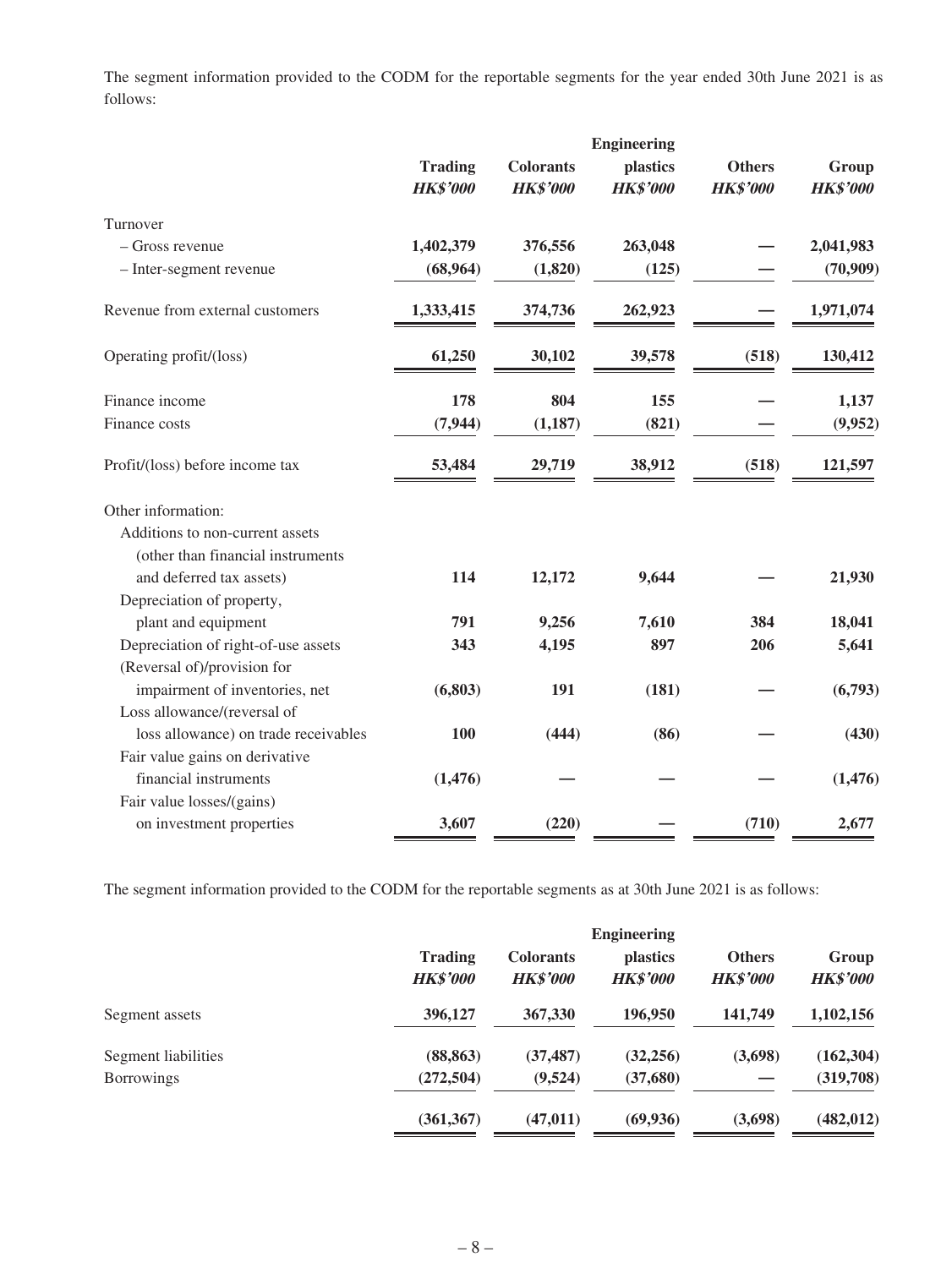The segment information provided to the CODM for the reportable segments for the year ended 30th June 2020 is as follows:

|                                      | Engineering     |           |                 |          |           |
|--------------------------------------|-----------------|-----------|-----------------|----------|-----------|
|                                      | Trading         | Colorants | plastics        | Others   | Group     |
|                                      | <b>HK\$'000</b> | HK\$'000  | <b>HK\$'000</b> | HK\$'000 | HK\$'000  |
| Turnover                             |                 |           |                 |          |           |
| - Gross revenue                      | 1,141,834       | 312,562   | 177,237         |          | 1,631,633 |
| - Inter-segment revenue              | (50, 948)       | (1,501)   | (186)           |          | (52, 635) |
| Revenue from external customers      | 1,090,886       | 311,061   | 177,051         |          | 1,578,998 |
| Operating (loss)/profit              | (15,039)        | 19,765    | 20,920          | (5,243)  | 20,403    |
| Finance income                       | 116             | 968       | 25              |          | 1,109     |
| Finance costs                        | (15,682)        | (1, 495)  | (945)           |          | (18, 122) |
| (Loss)/profit before income tax      | (30,605)        | 19,238    | 20,000          | (5,243)  | 3,390     |
| Other information:                   |                 |           |                 |          |           |
| Additions to non-current assets      |                 |           |                 |          |           |
| (other than financial                |                 |           |                 |          |           |
| instruments and deferred tax assets) | 1,172           | 15,190    | 3,522           | 4        | 19,888    |
| Depreciation of property,            |                 |           |                 |          |           |
| plant and equipment                  | 821             | 7,952     | 7,399           | 390      | 16,562    |
| Depreciation of right-of-use assets  | 315             | 4,094     | 196             | 206      | 4,811     |
| Provision for impairment of          |                 |           |                 |          |           |
| inventories, net                     | 1,914           | 928       | 300             |          | 3,142     |
| Loss allowance/(reversal of          |                 |           |                 |          |           |
| loss allowance) on trade receivables | 1,977           | 117       | (92)            |          | 2,002     |
| Fair value losses on derivative      |                 |           |                 |          |           |
| financial instruments                | 667             |           |                 |          | 667       |
| Fair value losses on                 |                 |           |                 |          |           |
| investment properties                | 612             | 612       |                 | 2,340    | 3,564     |

The segment information provided to the CODM for the reportable segments as at 30th June 2020 is as follows:

|                     |                            |                              | Engineering                 |                           |                          |
|---------------------|----------------------------|------------------------------|-----------------------------|---------------------------|--------------------------|
|                     | Trading<br><b>HK\$'000</b> | Colorants<br><b>HK\$'000</b> | plastics<br><b>HK\$'000</b> | Others<br><b>HK\$'000</b> | Group<br><b>HK\$'000</b> |
| Segment assets      | 424,868                    | 296,882                      | 132.536                     | 140,553                   | 994,839                  |
| Segment liabilities | (91,706)                   | (29,958)                     | (13, 530)                   | (3,747)                   | (138, 941)               |
| <b>Borrowings</b>   | (327, 445)                 | (22,907)                     | (15,025)                    |                           | (365, 377)               |
|                     | (419, 151)                 | (52, 865)                    | (28, 555)                   | (3,747)                   | (504,318)                |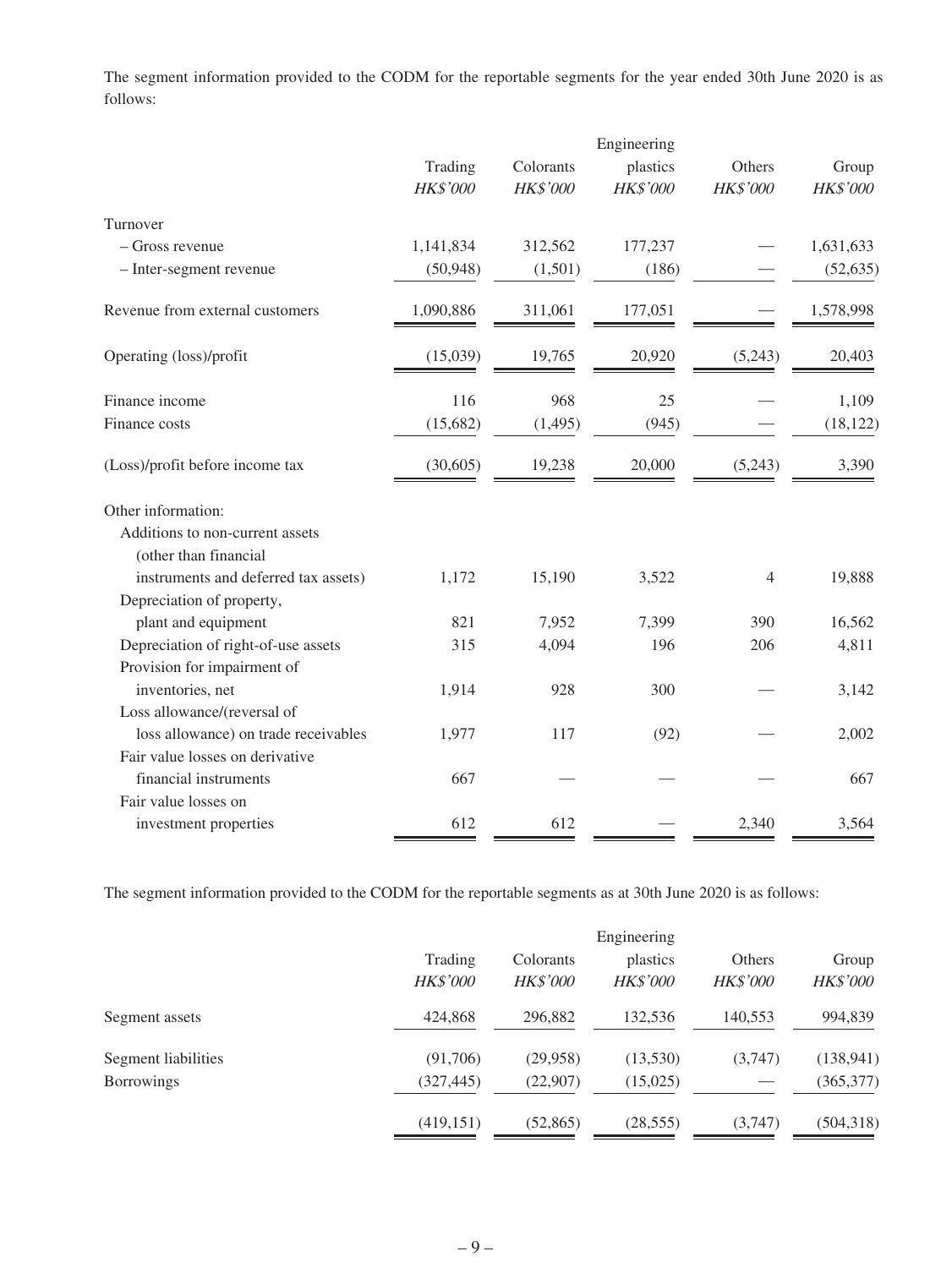The entity is domiciled in Hong Kong. The revenue from external customers from Hong Kong for the year ended 30th June 2021 is approximately HK\$923,925,000 (2020: HK\$698,213,000), and the total of its revenue from external customers from other locations (mainly Mainland China) is approximately HK\$1,047,149,000 (2020: HK\$880,785,000).

At 30th June 2021, the total of non-current assets other than financial instruments and deferred tax assets located in Hong Kong is approximately HK\$176,983,000 (2020: HK\$175,586,000), and the total of these non-current assets located in other locations (mainly Mainland China) is approximately HK\$121,721,000 (2020: HK\$118,131,000).

#### **3**. **Rental income**

|               | 2021<br><b>HK\$'000</b> | 2020<br><b>HK\$'000</b> |
|---------------|-------------------------|-------------------------|
| Rental income | 7,219                   | 7,509                   |

Outgoings in respect of investment properties that generate rental income amounted to approximately HK\$520,000 (2020: HK\$179,000).

#### **4**. **Other losses, net**

|                                                                                  | 2021            | 2020            |
|----------------------------------------------------------------------------------|-----------------|-----------------|
|                                                                                  | <b>HK\$'000</b> | <b>HK\$'000</b> |
| Fair value losses on investment properties                                       | (2,677)         | (3,564)         |
| Fair value gains/(losses) on forward foreign exchange contracts held for trading |                 |                 |
| – Realised                                                                       | 186             | 507             |
| – Unrealised                                                                     | 1,290           | (1,174)         |
| Government grant (Note)                                                          | 451             | 1,631           |
| Net exchange (losses)/gains                                                      | (1,529)         | 724             |
| Others                                                                           |                 | 208             |
|                                                                                  | (2,279)         | (1,668)         |

#### Note:

Pursuant to Mainland China local government policies, the Group received government grant amounted to RMB379,000, equivalent to approximately HK\$451,000 (2020: RMB1,493,000, equivalent to approximately HK\$1,631,000), from Mainland China local government authorities to support the operations in certain Mainland China regions with no special conditions attached.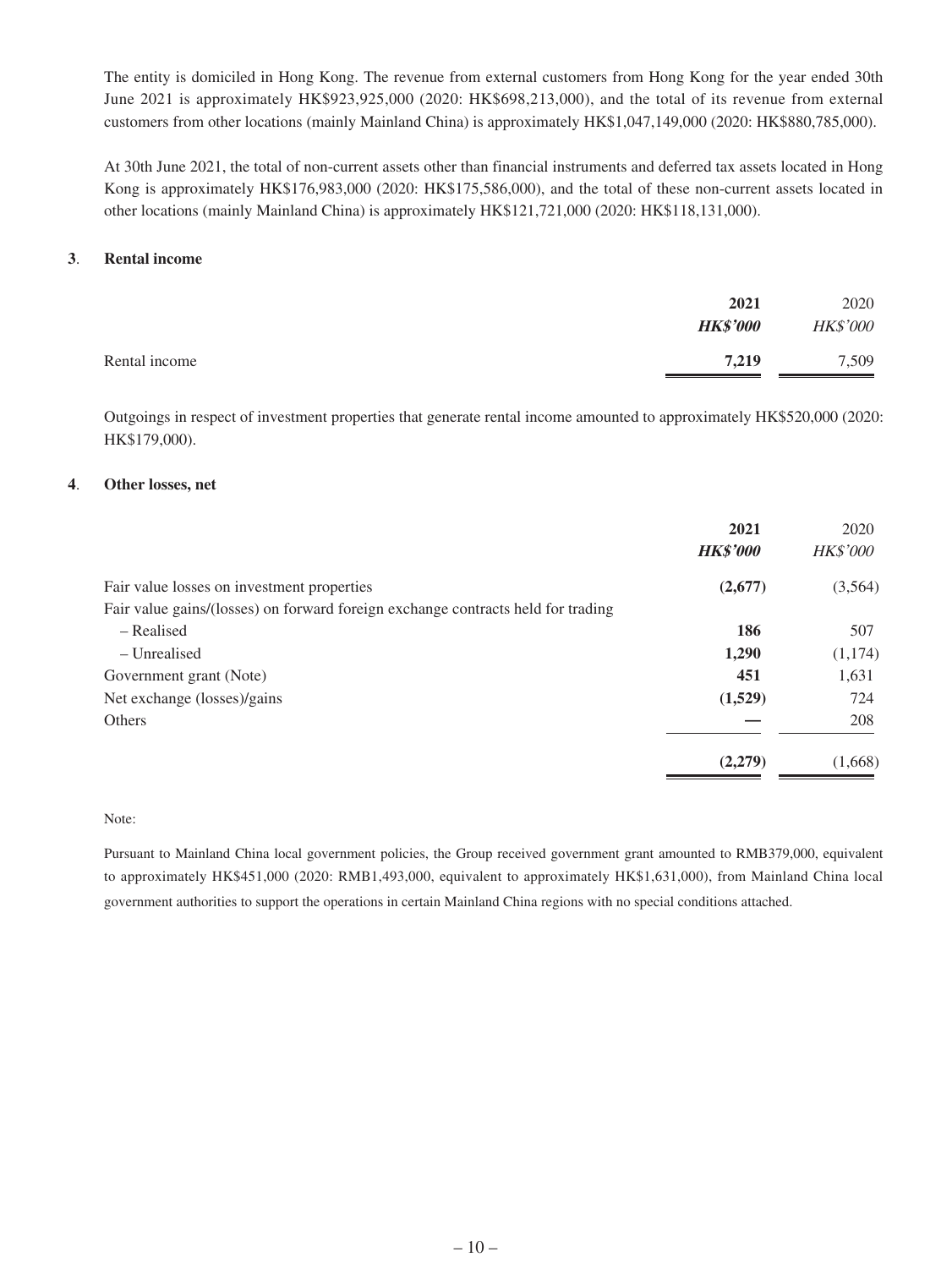#### **5**. **Expenses by nature**

|                                                                     | 2021            | 2020      |
|---------------------------------------------------------------------|-----------------|-----------|
|                                                                     | <b>HK\$'000</b> | HK\$'000  |
| Cost of inventories sold excluding manufacturing costs              | 1,538,983       | 1,310,278 |
| Auditor's remuneration                                              |                 |           |
| - Audit services                                                    | 2,742           | 2,870     |
| - Non-audit services                                                | 359             | 267       |
| Depreciation of property, plant and equipment                       | 18,041          | 16,562    |
| Depreciation of right-of-use assets                                 | 5,641           | 4,811     |
| (Reversal of)/loss allowance on trade receivables                   | (430)           | 2,002     |
| (Reversal of)/provision for impairment of inventories, net          | (6,793)         | 3,142     |
| Loss/(gain) on disposal of property, plant and equipment            | 1               | (72)      |
| Employee benefit expenses, including Directors' emoluments          | 159,148         | 120,935   |
| Operating lease rentals in respect of buildings                     | 6,125           | 6,814     |
| Provision for claim related to a legal case (Note (i))              | 3,802           |           |
| Repairs and maintenance expenses                                    | 6,451           | 3,411     |
| Transportation and packaging expenses                               | 31,300          | 25,298    |
| Travelling and office expenses                                      | 7,473           | 7,119     |
| Utility expenses                                                    | 16,061          | 12,653    |
| Other expenses                                                      | 56,698          | 48,346    |
| Total cost of sales, distribution costs and administrative expenses | 1,845,602       | 1,564,436 |
| Representing:                                                       |                 |           |
| Cost of sales                                                       | 1,623,857       | 1,390,269 |
| Distribution costs                                                  | 86,125          | 70,799    |
| Administrative expenses                                             | 135,620         | 103,368   |
|                                                                     | 1,845,602       | 1,564,436 |

#### Notes:

- (i) In accordance with a judgement dated 29th January 2021 from Wenling City People's Court of Zhejiang Province, the Group was held liable to pay a customer compensation amounted to RMB3,193,000 (equivalent to approximately HK\$3,802,000). Full provision against such amount has been made.
- (ii) During the year ended 30th June 2021, the Hong Kong Special Administrative Region Government has launched the "Employment Support Scheme" (ESS) providing wage subsidies to eligible subsidiaries of the Group. Government grants amounted to HK\$4,043,000 are deducted in the employee benefit expenses. There are no unfulfilled conditions or other contingencies attached to the grants.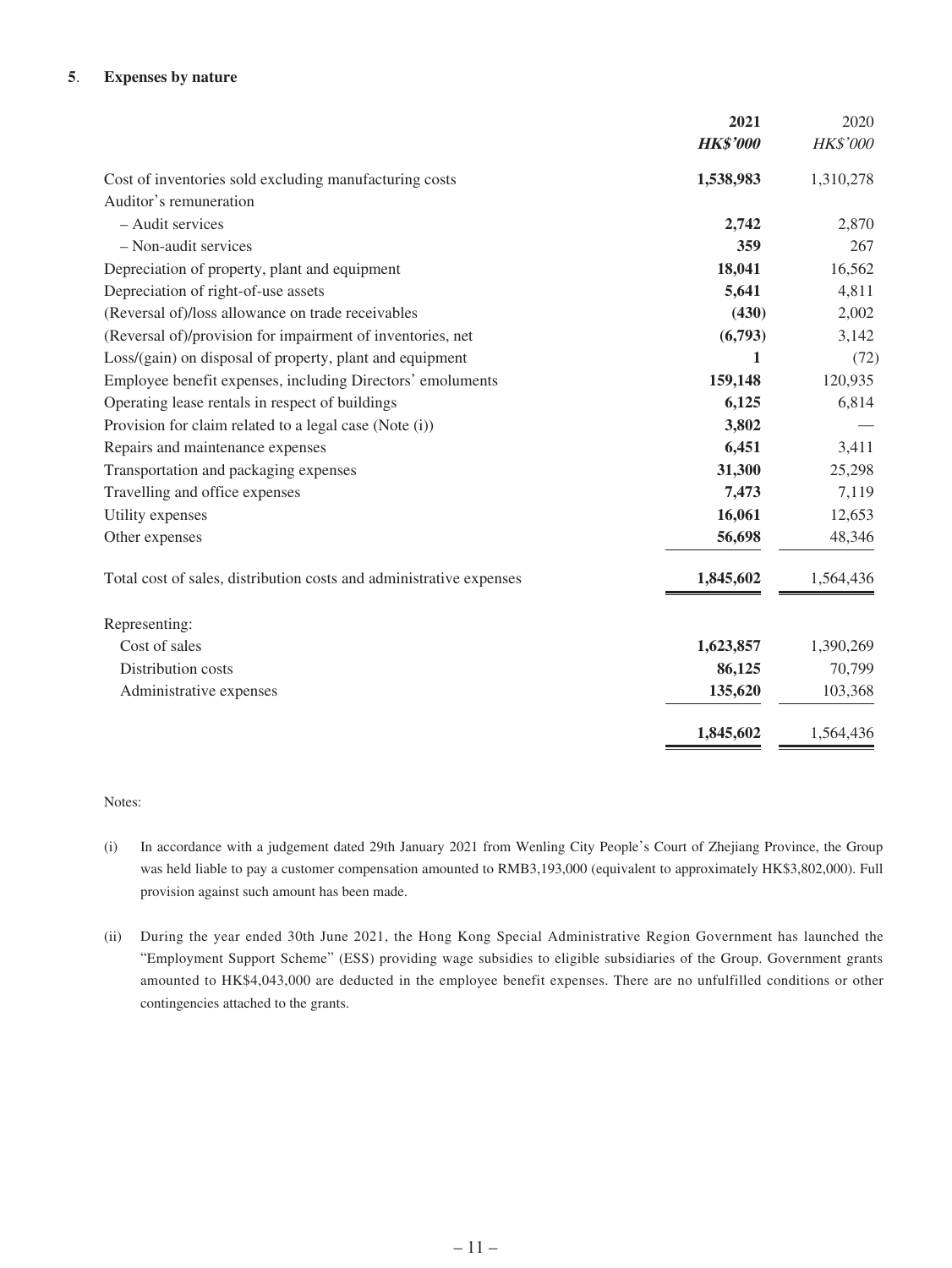#### **6**. **Finance income and costs**

|                                               | 2021<br><b>HK\$'000</b> | 2020<br><b>HK\$'000</b> |
|-----------------------------------------------|-------------------------|-------------------------|
|                                               |                         |                         |
| Finance income:                               |                         |                         |
| - Interest income from bank deposits          | 1,087                   | 1,109                   |
| - Net exchange gains on financing activities  | 50                      |                         |
|                                               | 1,137                   | 1,109                   |
| Finance costs:                                |                         |                         |
| - Interest on lease liabilities               | (439)                   | (334)                   |
| - Interest on bank borrowings                 | (9,513)                 | (17,048)                |
| - Net exchange losses on financing activities |                         | (740)                   |
|                                               | (9,952)                 | (18, 122)               |
| Finance costs, net                            | (8, 815)                | (17, 013)               |

#### **7**. **Income tax expense**

Hong Kong profits tax has been provided for at the rate of 16.5% (2020: 16.5%) on the estimated assessable profit for the year. Taxation on the Group's subsidiaries established and operate in Mainland China have been calculated on the estimated assessable profit for the year at the rate of 25% (2020: 25%), other than a subsidiary in Dongguan which was certified as High and New Technology Enterprises and is entitled to a concessionary tax rate of 15% for three consecutive years from 2020 to 2023. This subsidiary is entitled to re-apply for the preferential tax treatment when the preferential tax period expires.

The amount of income tax charged to the consolidated income statement represents:

|                                     | 2021            | 2020            |
|-------------------------------------|-----------------|-----------------|
|                                     | <b>HK\$'000</b> | <b>HK\$'000</b> |
| Current income tax:                 |                 |                 |
| Hong Kong profits tax               | 3,970           | 1,519           |
| Mainland China corporate income tax | 18,504          | 8,946           |
| Over-provision in prior years       | (1,506)         | (578)           |
|                                     | 20,968          | 9,887           |
| Deferred income tax                 | 4,210           | (4,073)         |
|                                     | 25,178          | 5,814           |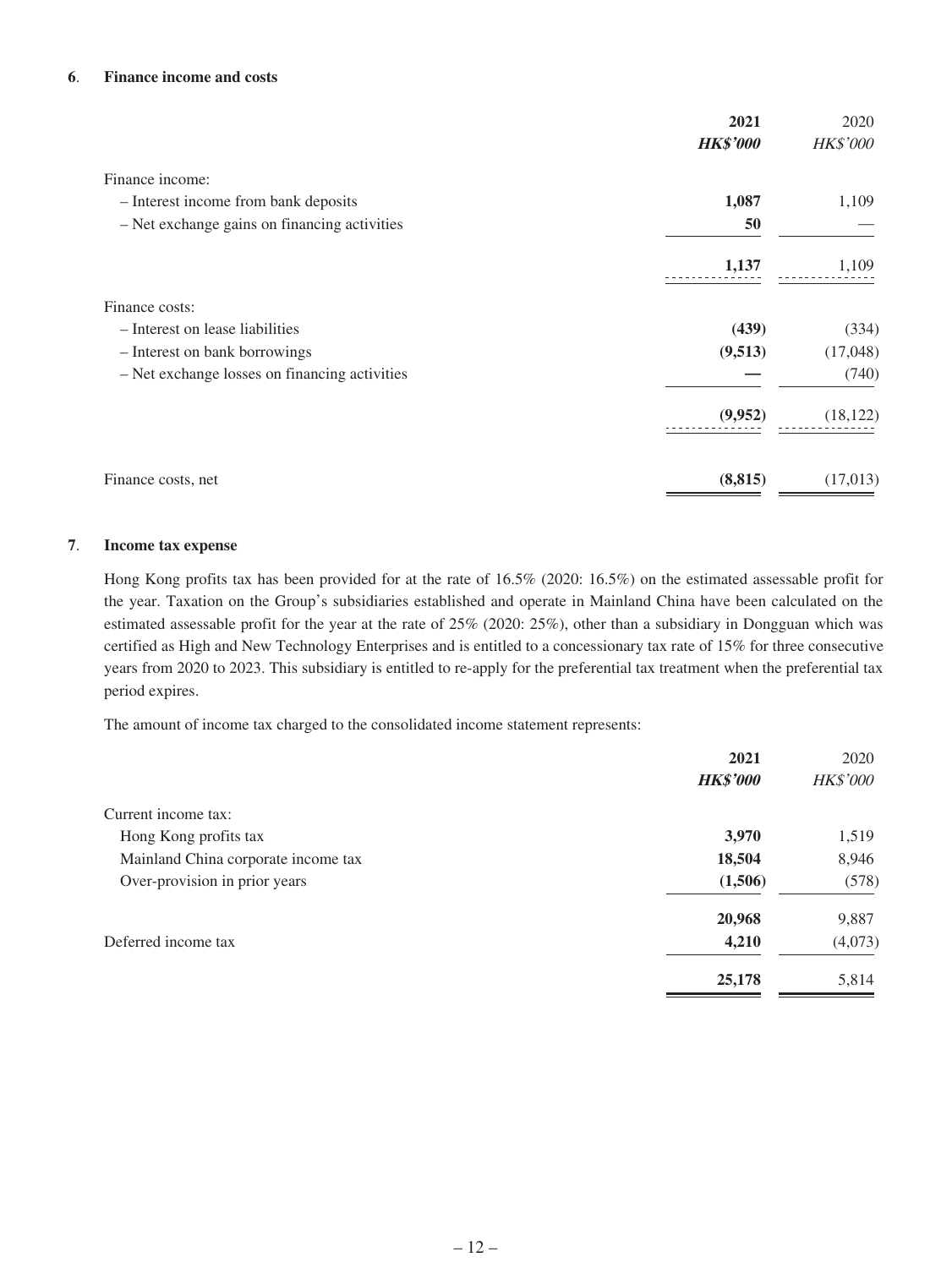#### **8**. **Dividends**

|                                                                  | 2021<br><b>HK\$'000</b> | 2020<br><b>HK\$'000</b> |
|------------------------------------------------------------------|-------------------------|-------------------------|
| Interim, paid, of HK1.0 cent (2020: Nil) per ordinary share      | 3,692                   |                         |
| Special, paid, of HK1.0 cent (2020: Nil) per ordinary share      | 3,692                   |                         |
| Final, proposed, of HK1.0 cent (2020: Nil) per ordinary share    | 3,692                   |                         |
| Special, proposed, of HK3.0 cents (2020: Nil) per ordinary share | 11.076                  |                         |
|                                                                  | 22,152                  |                         |

Notes:

- (a) On 27th February 2020, the Directors resolved not to declare any interim dividend for the six months ended 31st December 2019.
- (b) On 29th September 2020, the Directors resolved not to declare any final dividend for the year ended 30th June 2020.
- (c) On 25th February 2021, the Directors declared an interim dividend of HK1.0 cent per share, totalling HK\$3,692,000 for the six months ended 31st December 2020.
- (d) On 25th February 2021, the Directors declared a special dividend of HK1.0 cent per share, totalling HK\$3,692,000 for the six months ended 31st December 2020.
- (e) On 28th September 2021, the Directors proposed a final dividend of HK1.0 cent per share, totalling HK\$3,692,000. This proposed dividend was not reflected as a dividend payable in these financial statements and will be reflected as an appropriation of retained earnings for the year ending 30th June 2022.
- (f) On 28th September 2021, the Directors proposed a special dividend of HK3.0 cents per share, totalling HK\$11,076,000. This proposed dividend was not reflected as a dividend payable in these financial statements and will be reflected as an appropriation of retained earnings for the year ending 30th June 2022.

#### **9**. **Earnings/(loss) per share**

#### Basic

Basic earnings/(loss) per share is calculated by dividing the profit/(loss) attributable to equity holders of the Company by the weighted average number of ordinary shares in issue during the year.

|                                                                        | 2021        | 2020        |
|------------------------------------------------------------------------|-------------|-------------|
| Profit/(loss) attributable to equity holders of the Company (HK\$'000) | 89,865      | (6,212)     |
| Weighted average number of ordinary shares in issue                    | 369,200,000 | 369,200,000 |
| Basic earnings/(loss) per share (HK cents per share)                   | 24.34       | (1.68)      |

#### Diluted

Dilutive earnings/(loss) per share for the years ended 30th June 2021 and 2020 equal basic earnings/(loss) per share as there was no dilutive potential ordinary share as at the years ended 30th June 2021 and 2020.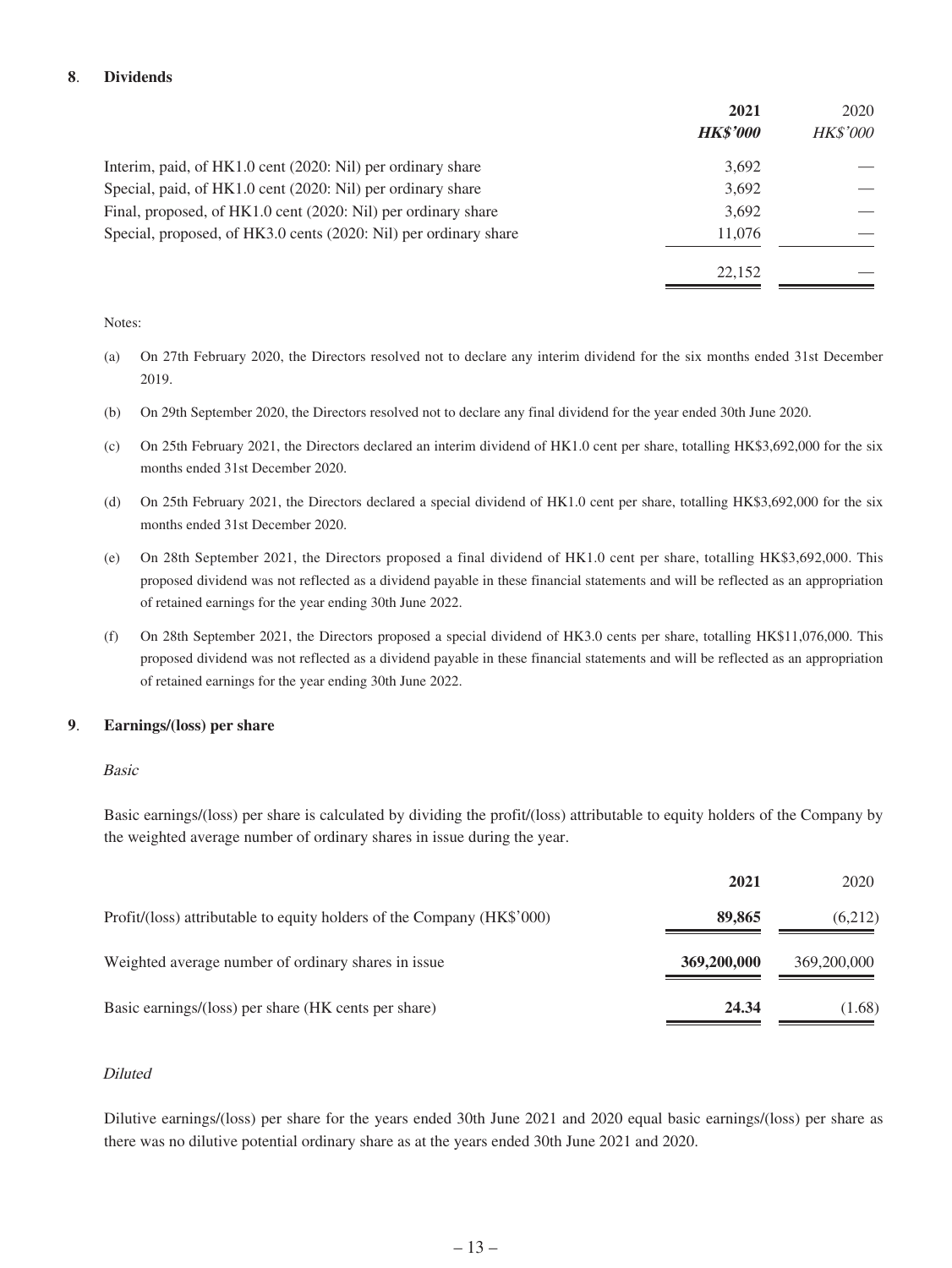#### **10**. **Trade and bills receivables**

|                      | 2021            | 2020            |
|----------------------|-----------------|-----------------|
|                      | <b>HK\$'000</b> | <b>HK\$'000</b> |
| Trade receivables    | 248,141         | 175,944         |
| Less: loss allowance | (4,770)         | (4,797)         |
|                      | 243,371         | 171,147         |
| Bills receivables    | 33,452          | 24,098          |
|                      | 276,823         | 195,245         |

The carrying amount of trade receivables are denominated in the following currencies:

| 2021                  | 2020     |
|-----------------------|----------|
| <b>HK\$'000</b>       | HK\$'000 |
| HK\$<br>98,843        | 42,546   |
| <b>RMB</b><br>117,296 | 109,515  |
| 32,002<br><b>USD</b>  | 23,883   |
| 248,141               | 175,944  |

The carrying value of trade receivables approximates their fair values.

There is no concentration of credit risk with respect to trade receivables as the Group has a large number of customers.

The majority of the Group's sales were made with credit terms of 30 to 90 days. The remaining amounts are on letter of credit or bank's acceptance bill.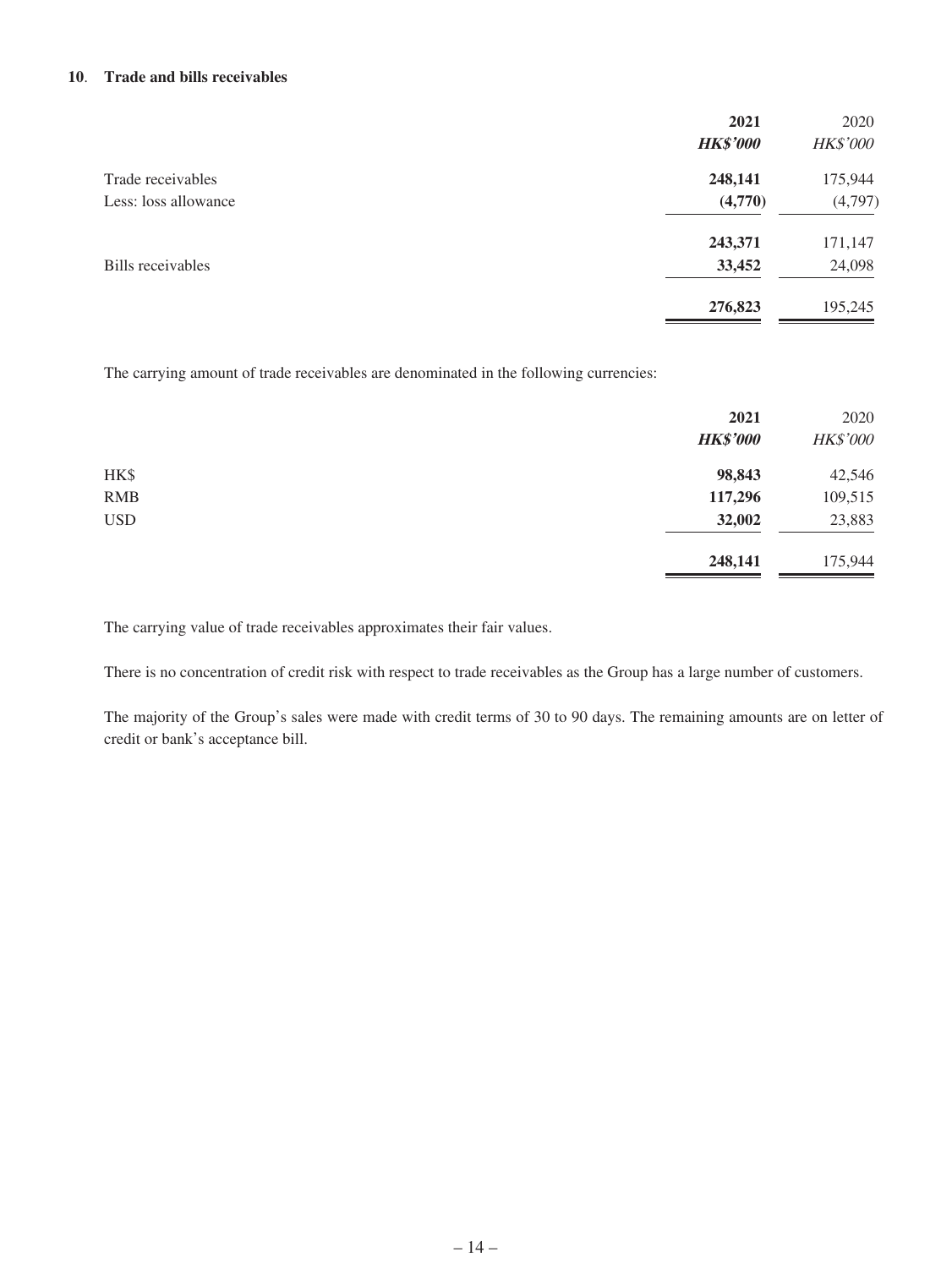Bills receivable are mainly with maturity period of within 180 days and are denominated in the following currencies:

|            | 2021<br><b>HK\$'000</b> | 2020<br>HK\$'000 |
|------------|-------------------------|------------------|
| HK\$       | 573                     |                  |
| <b>USD</b> | 4,138                   | 1,078            |
| <b>RMB</b> | 28,741                  | 23,020           |
|            | 33,452                  | 24,098           |

The carrying value of bills receivable approximates their fair values and there is no recent history of default on bills receivable.

Certain subsidiaries of the Group transferred certain bank's acceptance bills amounting to approximately HK\$11,031,000 (2020: HK\$16,584,000) with recourse in exchange for cash as at 30th June 2021. The transactions have been accounted for as collateralised bank advances.

The maximum exposure to credit risk at the end of the reporting period is the carrying values of the receivables (2020: same). Other than the bank's acceptance bills collateralised as bank advances, the Group does not hold any collateral as security.

#### **11**. **Trade and bills payables**

The ageing analysis of the trade and bills payables by invoice date is as follows:

|               | 2021            | 2020     |
|---------------|-----------------|----------|
|               | <b>HK\$'000</b> | HK\$'000 |
| Below 90 days | 76,975          | 85,622   |
| 91 - 180 days | 367             | 1,279    |
| Over 180 days | 910             | 356      |
|               | 78,252          | 87,257   |

The carrying values of trade and bills payables approximate their fair values, and are denominated in the following currencies:

|            | 2021<br><b>HK\$'000</b> | 2020<br>HK\$'000 |
|------------|-------------------------|------------------|
| <b>RMB</b> | 28,126                  | 20,284           |
| <b>USD</b> | 50,126                  | 66,973           |
|            | 78,252                  | 87,257           |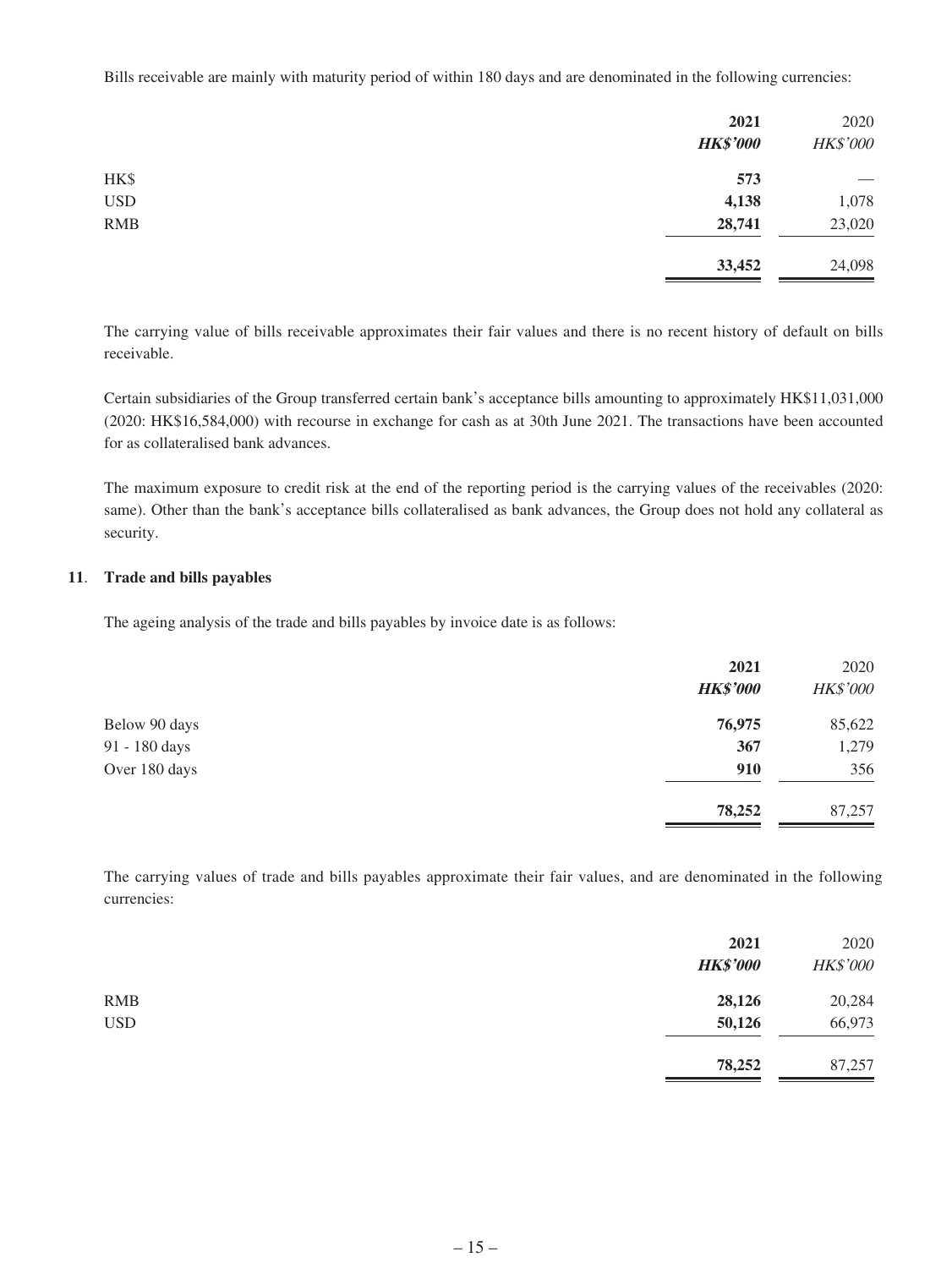#### **12**. **Commitments**

#### (a) Capital commitments

At 30th June 2021, the Group had the following capital commitments for addition of property, plant and equipment:

| 2021                                     | 2020     |
|------------------------------------------|----------|
| <b>HK\$'000</b>                          | HK\$'000 |
| 4,392<br>Contracted but not provided for | 3,629    |

#### (b) Other commitments

On 15th June 2017, the Group entered into a non-cancellable operating lease agreement with an agent of the Mainland China local government authority to lease an industrial building premise for 5 years with a minimum lease payment of RMB8.5 per square meter. During the non-cancellable lease period, the Group commits an annual tax payment of RMB3,000,000 (equivalent to approximately HK\$3,571,000), including the corporate income tax and value added tax, from its business operation in the region to the Mainland China local government authority. Any shortfall on the committed tax payment would be paid in form of cash to the agent of the Mainland China local government authority.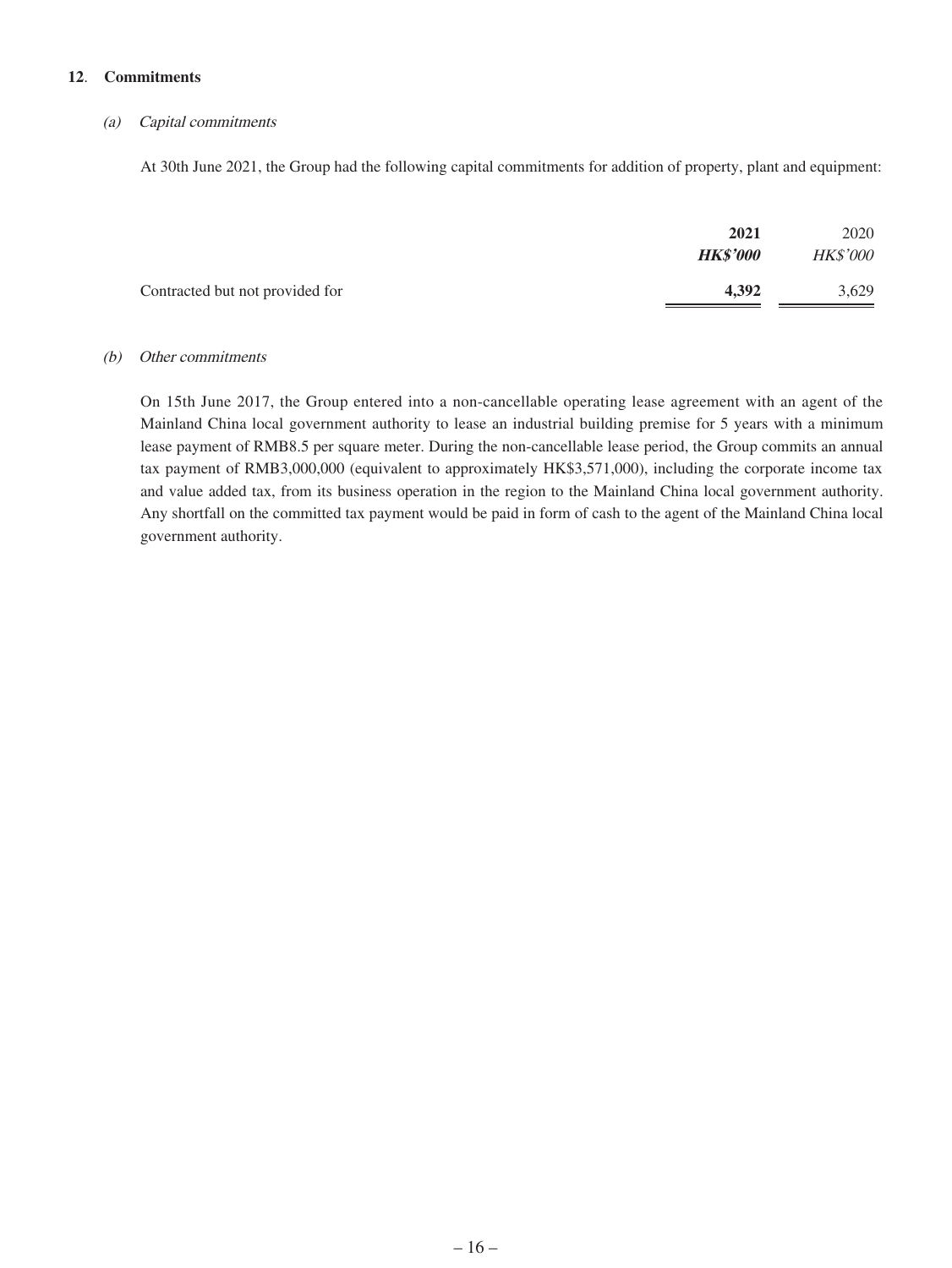## **DIVIDEND**

The Directors have resolved to recommend the payment of a final dividend and a special dividend of HK1.0 cent (2020: Nil) and HK3.0 cents per share respectively for the year ended 30th June 2021. The proposed final dividend and the special dividend, together with the interim dividend and the special dividend of HK1.0 cent (2020: Nil) and HK1.0 cent per share already paid, respectively, will make a total distribution of HK6.0 cents per share for the year under review (2020: Nil). The proposed final dividend and the special dividend, if approved at the forthcoming Annual General Meeting of the Company to be held on Thursday, 18th November 2021 (the "AGM"), will be payable in cash on Friday, 10th December 2021 to members whose names appear on the register of members of the Company on Monday, 29th November 2021.

### **CLOSURE OF REGISTER OF MEMBERS**

The register of members of the Company will be closed from Monday, 15th November 2021 to Thursday, 18th November 2021 (both dates inclusive) during which period no transfer of shares will be registered for determining the shareholders of the Company who are entitled to attend and vote at the Meeting. In order to be eligible to attend and vote at the Meeting, all properly completed transfer forms accompanied by the relevant share certificates must be lodged with the Company's branch share registrar in Hong Kong, Union Registrars Limited, Suites 3301-04, 33/ F., Two Chinachem Exchange Square, 338 King's Road, North Point, Hong Kong for registration not later than 4:00 p.m. on Friday, 12th November 2021.

The register of members of the Company will be closed from Thursday, 25th November 2021 to Monday, 29th November 2021 (both dates inclusive) during which period no transfer of shares will be registered for determining the shareholders of the Company who are entitled to the proposed final dividend and the proposed special dividend for the year ended 30th June 2021. In order to qualify for the proposed final dividend and the proposed special dividend for the year ended 30th June 2021, all properly completed transfer forms accompanied by the relevant share certificates must be lodged with the Company's branch share registrar in Hong Kong, Union Registrars Limited, Suites 3301-04, 33/F., Two Chinachem Exchange Square, 338 King's Road, North Point, Hong Kong for registration not later than 4:00 p.m. on Wednesday, 24th November 2021.

### **MANAGEMENT DISCUSSION AND ANALYSIS**

### **BUSINESS REVIEW**

The 2020/21 year was full of challenges. International oil prices rose from a trough, which in turn drove the prices of plastic materials to continuously higher levels. With respect to the COVID-19 pandemic, with vaccination drives launched across different regions in the first quarter of this year, the impact of the pandemic began to ease in the second quarter, and the global economy gradually returned to normal. As a result, overseas orders rebounded and the market demand for raw materials soared. Meanwhile, heavy snowstorms in the US at the beginning of this year and the surge in international shipping freight rates during the year under review further elevated the price of plastic materials.

An economic restart has stimulated the demand for raw materials from customers from different regions, which has led to a sharp increase in orders received by the Group. For the year ended 30 June 2021, the Group's total turnover was HK\$1,971,074,000 (2020: HK\$1,578,998,000), an increase of 24.8% over the previous year.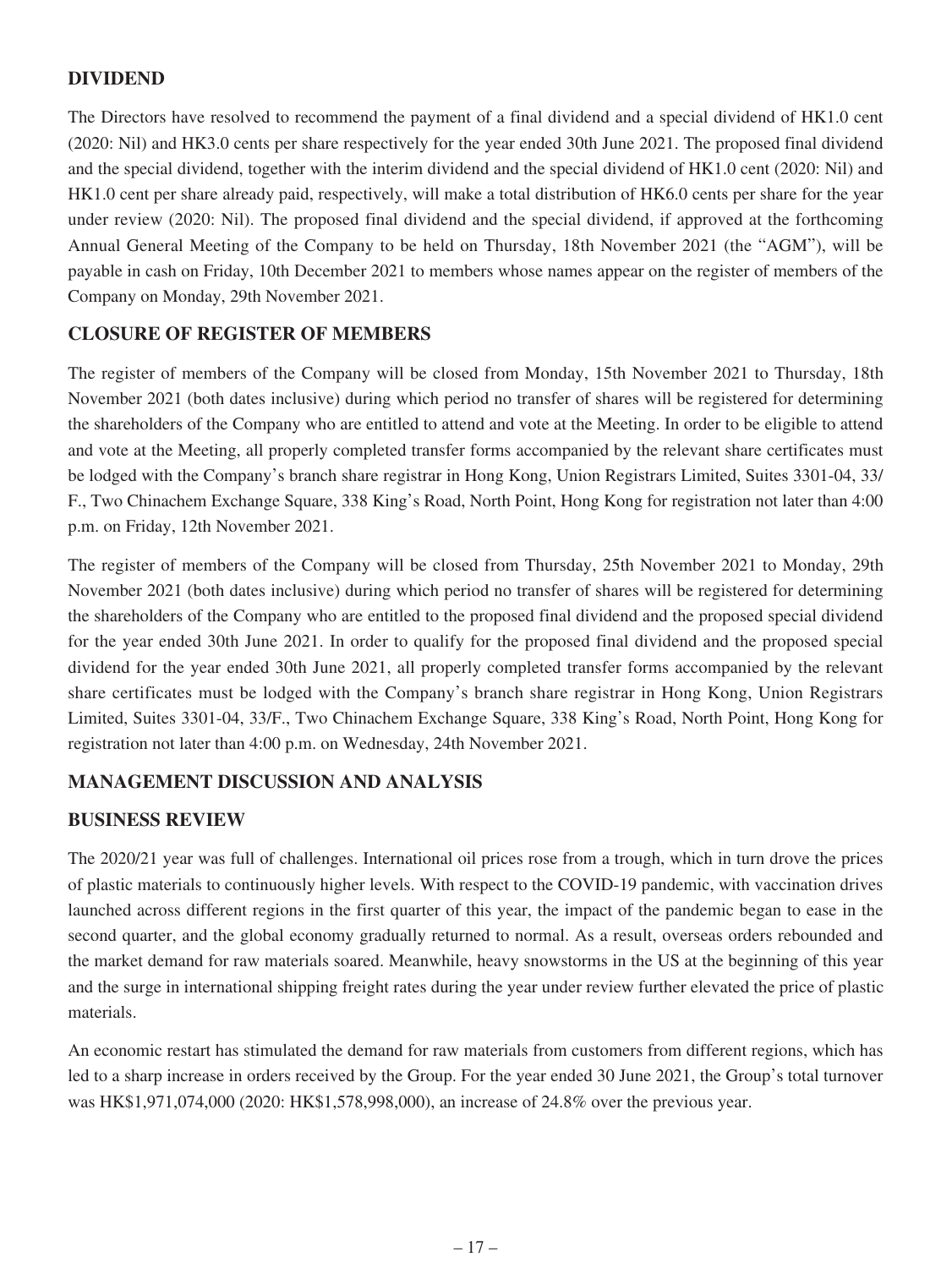During the year under review, the Group continued to optimise its product portfolio, endeavored to develop new customer sources and stepped up efforts to minimise costs. Consequently, overall gross profit has increased significantly since the fourth quarter of last year, rising by 84% year-on-year to HK\$347,217,000 (2020: HK\$188,729,000). Gross profit margin grew by 5.7 percentage points to 17.6% over the same period last year. The Group successfully achieved a turnaround in profit during the year. Profit attributable to equity holders of the Company amounted to HK\$89,865,000 (2020: loss attributable to equity holders of the Company of HK\$6,212,000). Basic earnings per share were HK24.34 cents (2020: basic loss per share of HK1.68 cents).

To reward shareholders for their unwavering support of the Group, the Board of Directors has recommended the payment of a final dividend of HK1.0 cent per share (2020: Nil) and a special dividend of HK3.0 cents per share.

During the year, the pandemic was basically under control in Mainland China, and the Group's production lines and sales network were able to resume full operation. Moreover, as the effects of the internal circulation policy were gradually apparent, domestic demand gradually recovered, thus benefiting domestic sales. The pandemic has raised public awareness of health and hygiene, leading to a sharp rise in demand for post-pandemic products such as medical equipment and air filtration systems. In addition, the automotive and certain heavy industries have benefited from the economic recovery, which in turn has led to demand soaring for plastic materials from various industries. The plastic trading business has therefore recorded the most significant improvement among the Group's three major businesses. During the year under review, the turnover of the plastic trading business increased by 22.2% year-on-year to HK\$1,333,415,000 (2020: HK\$1,090,886,000). Profit before taxation amounted to HK\$53,484,000 (2020: loss of HK\$30,605,000). General consumer electronics and traditional automobile manufacturer customers continued to submit a steady stream of orders to the Group. The Group also broadened its clientele and successfully secured new customers such as developers of smart products, household goods and high-end kitchenware. Its revenue stream was expanded accordingly. In addition, the price of plastic materials has continued to rise during the year. As the Group was able to effectively utilise its inventory, the inventory situation has improved significantly. Consequently, the gross profit margin has risen by 4.9 percentage points when compared with last year.

Owing to the sharp rise in the price of raw materials, instability in the plastics supply market, and increased orders from new customers, the turnover of the engineering plastic business grew by 48.5% year-on-year to HK\$262,923,000 (2020: HK\$177,051,000). Gross profit margin climbed by 5 percentage points. Profit before taxation surged by 94.6% to HK\$38,912,000 year-on-year (2020: HK\$20,000,000). The introduction of various anti-pandemic measures by different countries according to their pandemic situation have caused dramatic changes to people's work and life patterns. More companies have adopted flexible work-at-home arrangements, greatly increasing the length of time ordinary consumers stay at home, thus creating a series of "new" demands. The demand for general home appliances, such as kitchenware, has continued to rise. In light of this, the Group has flexibly adjusted its marketing strategy. It continues to receive orders from internationally renowned brands, while providing suitable plastic solutions to new customers from various industries. It will continue to enrich its existing product portfolio and enter the engineering plastic markets for high-end kitchenware products with higher margins to meet customers' needs for more and larger orders.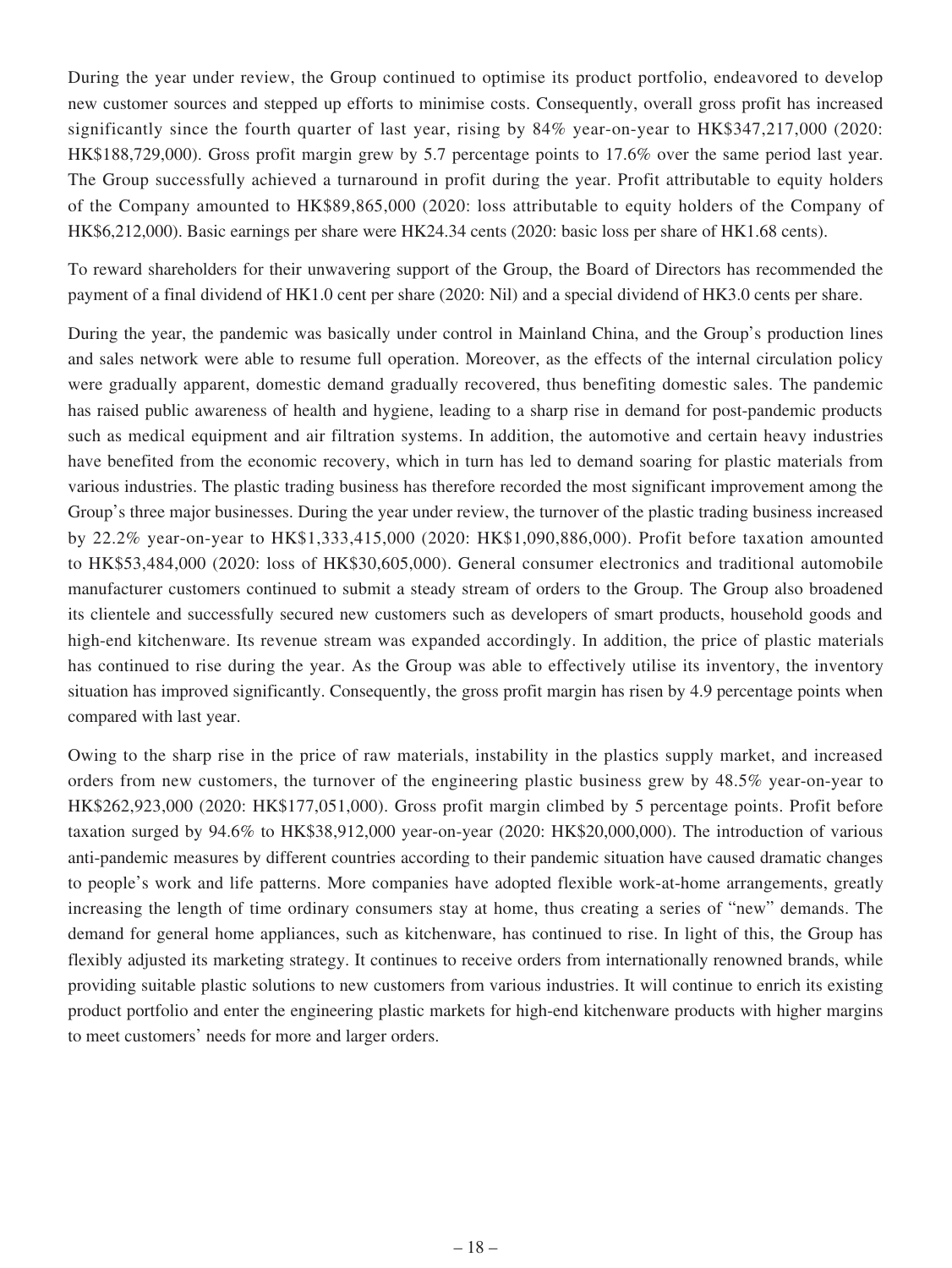The colorant, pigment and compounded plastic resin business has also recorded growth in performance. Turnover increased by 20.5% year-on-year to HK\$374,736,000 (2020: HK\$311,061,000). Gross profit margin grew by 3.6 percentage points. Profit before taxation rose by 54.5% to HK\$29,719,000 (2020: HK\$19,238,000). Customers of the Group's colorant, pigment and compounded plastic resin business come from different industries and regions, and are mainly engaged in the automobile application, food packaging and construction materials sectors. Therefore, orders have been relatively stable and less affected by external economic factors. The Group will continue to focus on producing high-end sanitary products and electronic products. It will also constantly raise the production capacity of its factories to secure high gross profit margin orders and maintain stable business development.

### **PROSPECTS**

International oil prices have been persistently high and raw material shortages have continued, and the global economy is expected to continue improving as the vaccination rate rises. However, the traditional peak season for Christmas orders is coming to an end. The Group expects overseas suppliers will become more cautious and will take a wait-and-see attitude in accordance with the trends in raw material prices and international shipping rates. Hence, the number of orders and the prices of products may fall modestly at the end of this year.

Given that domestic circulation will be the main theme of development in Mainland China, the tremendous domestic market demand will help drive the recovery. However, the dark cloud of the COVID-19 pandemic still hangs heavily over the European and American markets, and some regions are even facing different virus variants. Therefore, the outlook for global economic growth remains uncertain. Barring any large-scale COVID-19 outbreak, the Group's businesses are expected to sustain stable development in the first half of 2022. And the management is cautiously optimistic about the long-term development of its businesses in the future. In view of the generally uncertain conditions, however, the Group will adopt a more prudent strategy in relation to the receipt of orders and the management of inventory, so as to reduce risks associated with rising inventory, accounts receivable and number of related turnover days.

In the long run, the Group will direct greater resources toward exploring and attracting new customers while continuing to keep abreast of the needs of existing customers. At the same time, it will make good use of its advantages and years of industry experience, and continue to invest resources in enhancing its product quality and strengthening high-end production technologies, as well as in improving the overall gross profit margin and further optimising the product mix.

In the future, the Group will continue to implement stringent cost control measures, actively improve overall administrative and operational efficiency, and pragmatically manage its financial position in order to promote the sustainable and steady development of the Company.

The Group's success in reducing the impact of the pandemic on its business and achieving good results during the year under review is attributable to the support of the management team and customers, as well as the diligence of all employees. I would therefore like to express my sincere gratitude to all of the aforementioned parties. The Group, as always, will continue to make every effort to achieve lasting and sustainable growth as well as deliver long-term returns to shareholders.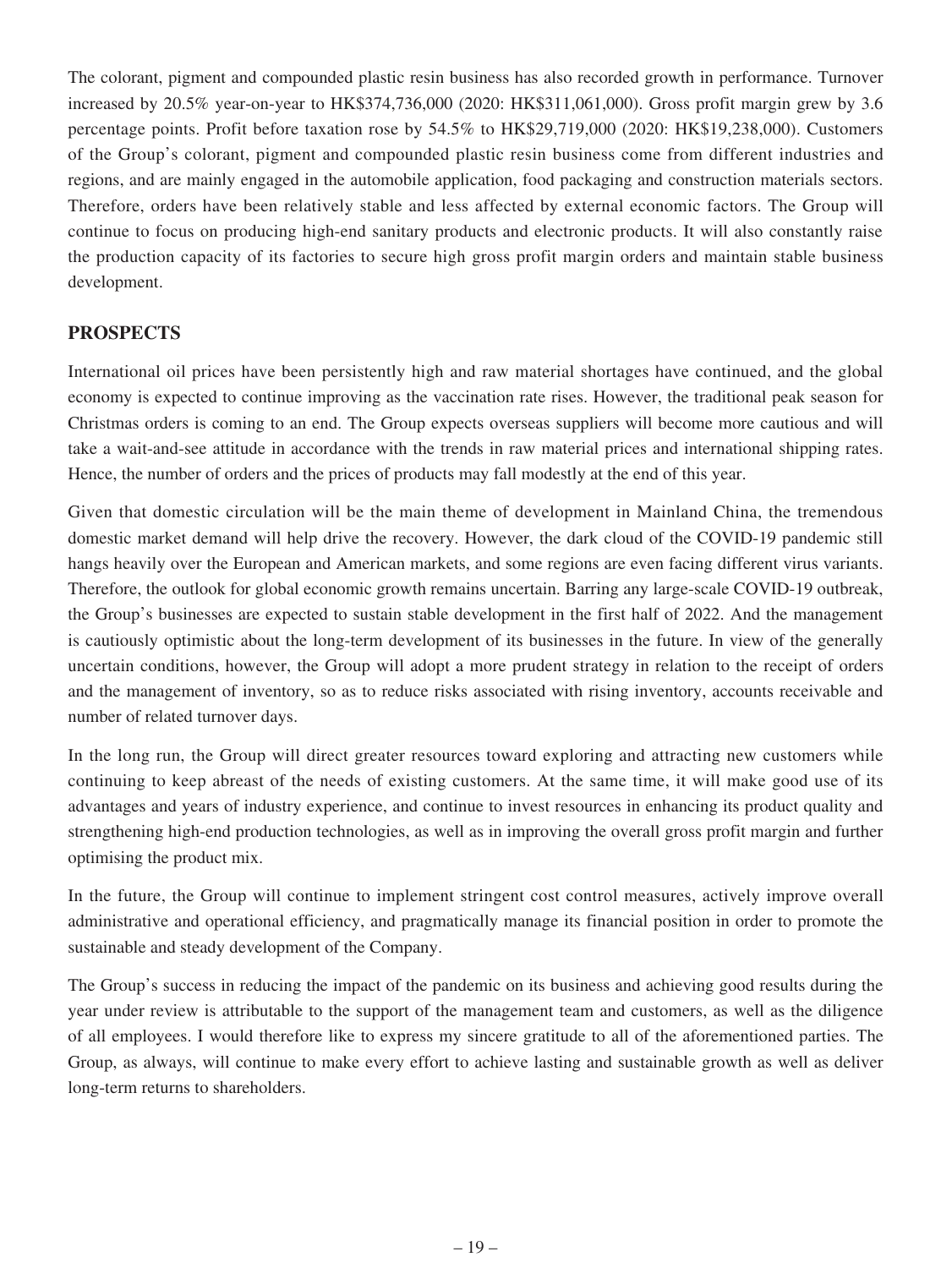# **LIQUIDITY AND FINANCIAL RESOURCES**

The Group generally finances its operations with internally generated cashflow and banking facilities provided by its principal bankers. As at 30th June 2021 the Group has available aggregate banking facilities of approximately HK\$553,548,000 of which approximately HK\$312,141,000 have been utilised and were secured by corporate guarantees issued by the Company and legal charges on certain leasehold land and buildings, investment properties and restricted bank deposits in Mainland China and Hong Kong owned by the Group. The Group's cash and cash equivalents as at 30th June 2021 amounted to approximately HK\$206,579,000. The Group's gearing ratio as at 30th June 2021 was approximately 54.3%, based on the total bank borrowings of approximately HK\$319,708,000 and the shareholders' funds of approximately HK\$588,417,000.

## **FOREIGN EXCHANGE RISK**

The Group's borrowings and cash balances are primarily denominated in Hong Kong dollars, Renminbi and US dollars. The Group's purchases were principally denominated in US dollars. The Group closely monitors currency fluctuations and manages its exchange risk by entering into forward exchange contracts from time to time.

At 30th June 2021, the maximum notional amount for the outstanding settlement committed by the Group in respect of forward contracts in order to manage the Group's exposure in foreign currencies from its operations as follows:

|                                | 2021            | 2020            |
|--------------------------------|-----------------|-----------------|
|                                | <b>HK\$'000</b> | <b>HK\$'000</b> |
| Sell HK dollars for US dollars | 78,000          | 507,000         |

# **EMPLOYEE INFORMATION**

As at 30th June 2021, the Group had approximately 626 full-time employees. The Group's emolument policies are formulated on the performance of individual employees and are reviewed annually. The Group has an incentive scheme which is geared to the profit of the Group and the performance of its employees, as an incentive to motivate its employees to increase their contribution to the Group. The Group also provides social or medical insurance coverage, and provident fund scheme (as the case may be) to its employees depending on the location of such employees.

### **BASIS OF DETERMINING EMOLUMENT TO DIRECTORS**

The same remuneration philosophy is applicable to the Directors of the Company. Apart from benchmarking against the market, the Company looks at individual competence, contributions and the affordability of the Company in determining the exact level of remuneration for each Director. Appropriate benefits schemes are in place for the Directors similar to those offered to other employees of the Group.

### **PURCHASE, SALE AND REDEMPTION OF THE COMPANY'S LISTED SECURITIES**

The Company has not redeemed any of its shares during the year. Neither the Company nor any of its subsidiaries has purchased or sold any of the Company's listed securities during the year.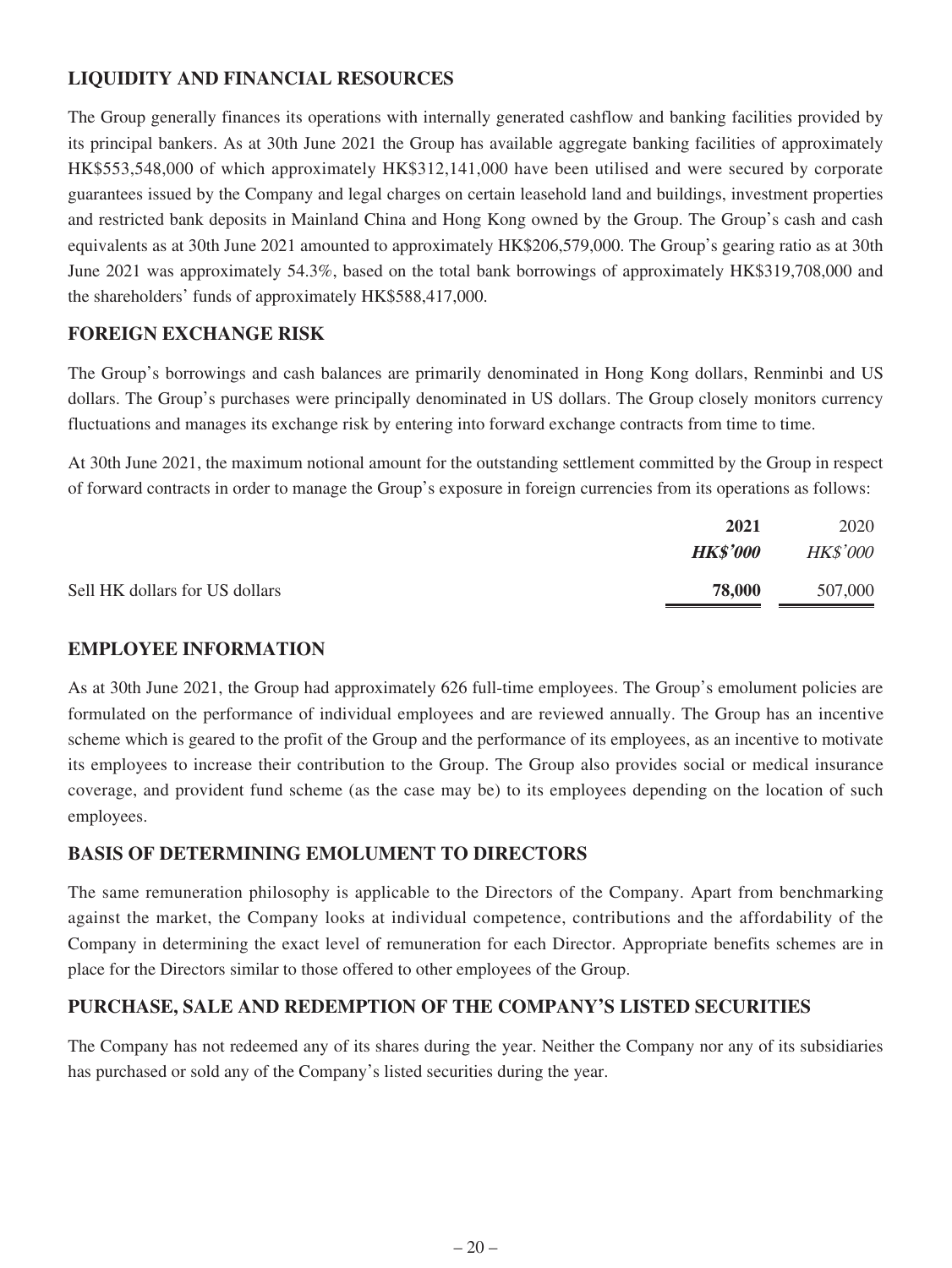# **COMPLIANCE WITH THE MODEL CODE FOR SECURITIES TRANSACTIONS BY DIRECTORS**

The Company has adopted a code of conduct regarding Directors' securities transactions on terms no less exacting than the required standard set out in the Model Code set out in Appendix 10 to the Rules Governing the Listing of Securities (the "Listing Rules") on The Stock Exchange of Hong Kong Limited ("HKSE"). Having made specific enquiry to all Directors of the Company, all Directors have confirmed that they had complied with the required standard set out in the Model Code and the Company's code of conduct regarding Directors' securities transactions during the period.

### **ANNUAL GENERAL MEETING**

The Annual General Meeting of the Company will be held on Thursday, 18th November 2021 and the Notice of Annual General Meeting will be published and despatched in the manner as required by the Listing Rules in due course.

### **CORPORATE GOVERNANCE PRACTICE**

The Company is committed to the establishment of good corporate governance practices and procedures which serve as an important element of risk management throughout the growth and expansion of the Company. The Company emphasises on maintaining and carrying out sound, solid and effective corporate governance principles and structures.

The Company has complied with all the applicable code provisions as set out in Corporate Governance Code and Corporate Governance Report to the Appendix 14 of the Listing Rules (the "CG Code") throughout the year ended 30th June 2021, except for the deviation as mentioned below.

According to the code provision A.2.1 of the CG Code, the roles of chairman and chief executive officer (chief executive for CG Code) should be separate and should not be performed by the same individual. Up to the date of this annual report, the board (the "Board") of directors (the "Directors") of the Company has not appointed any individual to be the chief executive. The roles of the chief executive have been performed collectively by all the executive Directors, including the chairman, of the Company. The Board considers that this arrangement allows contributions from all executive Directors with different expertise and is beneficial to the continuity of the Company's policies and strategies. Going forward, the Board will periodically review the effectiveness of this arrangement and considers appointing an individual as chief executive when it thinks appropriate.

### **SCOPE OF WORK OF PRICEWATERHOUSECOOPERS**

The figures in respect of the Group's consolidated balance sheet as at 30th June 2021, consolidated income statement, consolidated statement of comprehensive income and the related notes thereto for the year ended 30th June 2021 as set out in the preliminary announcement have been agreed by the Group's auditor, PricewaterhouseCoopers, to the amounts set out in the Group's draft consolidated financial statements for the year. The work performed by PricewaterhouseCoopers in this respect did not constitute an assurance engagement in accordance with Hong Kong Standards on Auditing, Hong Kong Standards on Review Engagements or Hong Kong Standards on Assurance Engagements issued by the HKICPA and consequently no assurance has been expressed by PricewaterhouseCoopers on the preliminary announcement.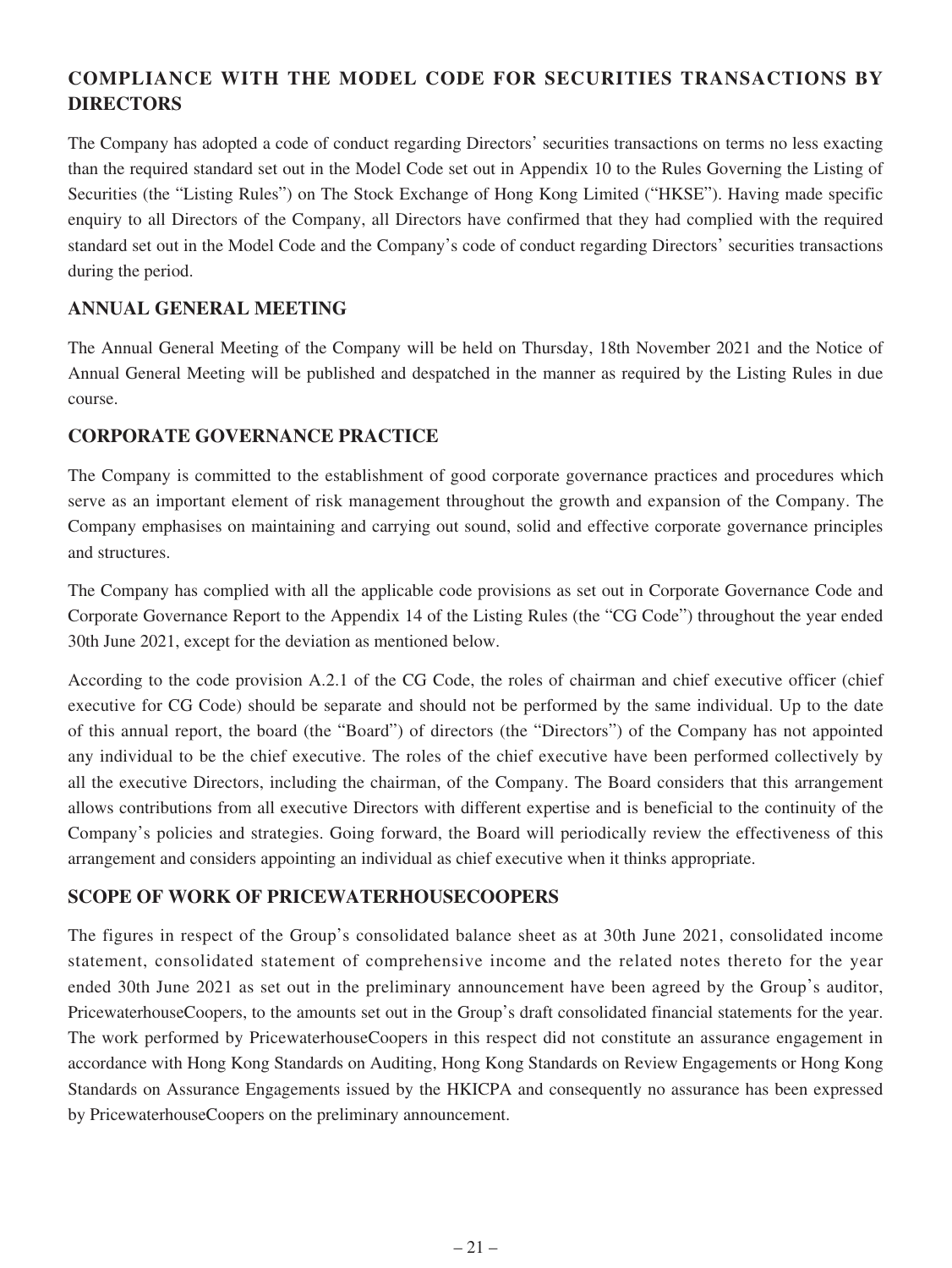### **AUDIT COMMITTEE**

The Audit Committee of the Company (the "Audit Committee") provides an important link between the Board and the Company's auditor in matters coming within the scope of the group audit. It also reviews the effectiveness of the external audit and of internal controls and risk evaluation. The Audit Committee comprises three independent non-executive Directors, namely Mr. HO Wai Chi, Paul, Mr. CHING Yu Lung and Mr. YU Chi Kwong. The Audit Committee has reviewed with management the accounting principles and practices adopted by the Group and discussed internal controls and financial reporting matters including a review of the annual financial statements for the year ended 30th June 2021 with the Directors.

### **REMUNERATION COMMITTEE**

The Company has formulated written terms of reference for the remuneration committee of the Company (the "Remuneration Committee") which stated clearly its authorities and duties in accordance with the requirements of HKSE. The Remuneration Committee consists of three independent non-executive Directors, namely Mr. HO Wai Chi, Paul, Mr. CHING Yu Lung and Mr. YU Chi Kwong and an executive Director, Mr. HUI Sai Chung.

The Remuneration Committee is responsible for ensuring formal and transparent procedures for developing remuneration policies and overseeing the remuneration packages of the executive Directors and senior management. It takes into consideration on factors such as salaries paid by comparable companies, time commitment and responsibilities of Directors and senior management. The Remuneration Committee meets at least once a year to assess the performance and review the annual salaries and bonus of the senior executives. The Remuneration Committee held three meetings during the year ended 30th June 2021.

### **NOMINATION COMMITTEE**

A nomination committee of the Company (the "Nomination Committee") was established on 26th March 2012 with written terms of reference in accordance with the requirements of HKSE. The Nomination Committee consists of three independent non-executive Directors, namely Mr. HO Wai Chi, Paul, Mr. CHING Yu Lung and Mr. YU Chi Kwong and an executive Director, Mr. HUI Sai Chung.

The Nomination Committee is responsible for reviewing the structure, size and composition of the Board (including the skills, knowledge and experience) on a regular basis and make recommendations to the Board regarding any proposed changes; identifying individuals suitably qualified to become Board members and select or make recommendations to the Board on the selection of, individuals nominated for directorships; assessing the independence of independent non-executive Directors; and making recommendations to the Board on relevant matters relating to the appointment or re-appointment of Directors and succession planning for Directors. The Nomination Committee would review the Board's composition from time to time where Board diversity would be considered from a number of aspects, including but not limited to gender, age, cultural and education background, ethnicity, professional experience, skills, knowledge and length of services.

The Nomination Committee meets at least once a year to assess the structure, size and composition of the Board. The Nomination Committee held two meetings during the year ended 30th June 2021 to review the structure, size and composition (including the skills, knowledge and experience) of the Board.